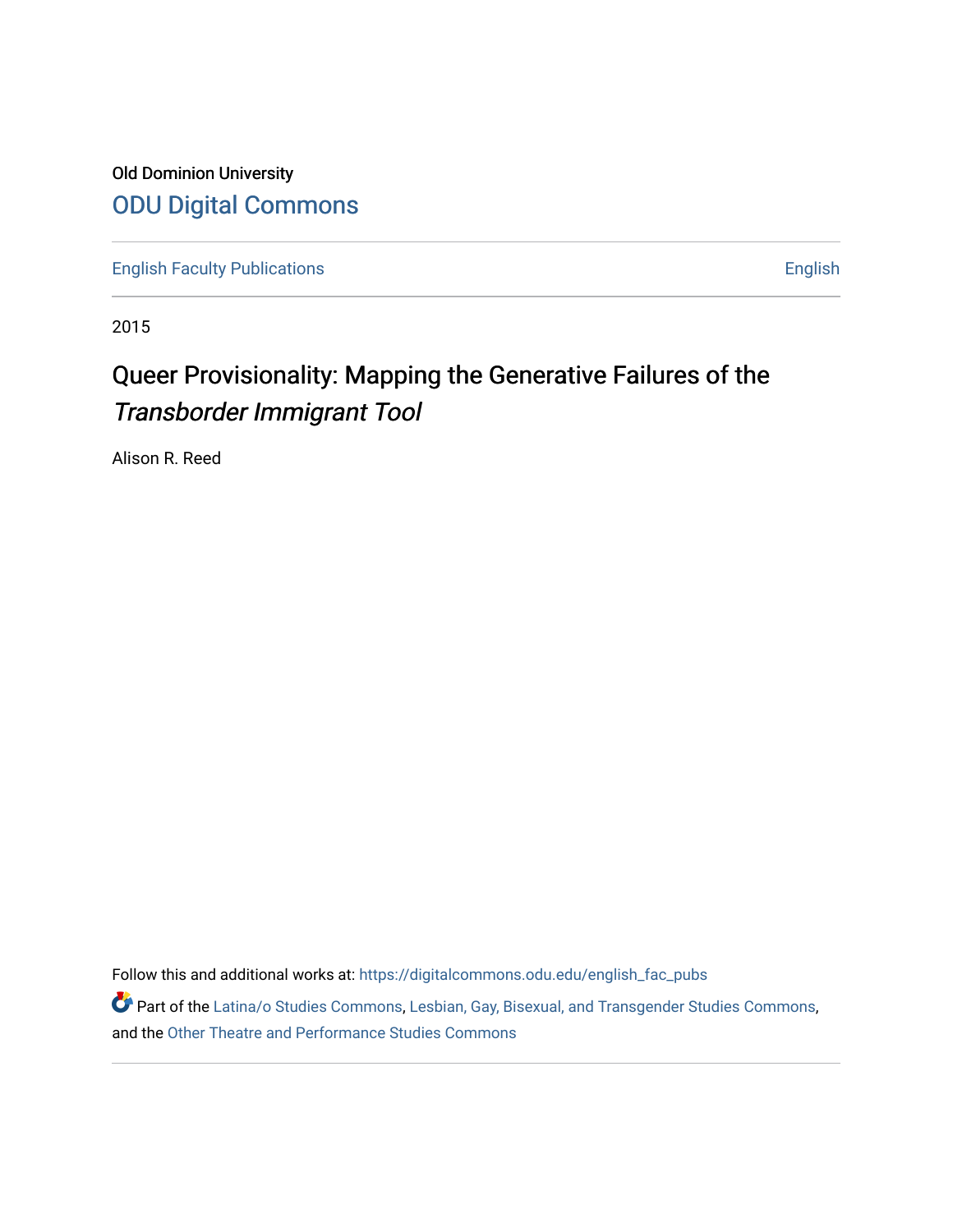Alison Reed, "Queer Provisionality: Mapping the Generative Failures of the 'Transborder Immigrant Tool", Lateral 4 (2015).

https://doi.org/10.25158/L4.1.4

This content is licensed under a Creative Commons Attribution 4.0 [International](http://csalateral.org/issue/4/queer-provisionality-mapping-the-generative/) License. Copyright is retained by authors.

Issue 4 (2015) — [Performance:](http://csalateral.org/archive/issue/4/) Circulations and Relations

# Queer Provisionality: Mapping the Generative Failures of the Transborder Immigrant Tool

#### **[Alison](#page-24-0) Reed**

ABSTRACT Alison Reed investigates the border- and boundary-crossing performance of Electronic Disturbance Theater 2.0'sTransBorder Immigrant Tool (TBT), an incomplete cell phone program that offers GPS, guidance, and poetry to those attempting to cross into the United States across the Mexico/US border. Reed suggests a provocation-based performance of "queer provisionality," revealing the aesthetics of oppressive power structures by juxtaposing them to social utopias. Interrogating the national neoliberal project of both US liberalism and US conservatism, Reed's essay is also a transcription of the performances launched around TBT, the social and political machinery set into motion by Electronic Disturbance Theater's failed utopian project.



#### **[TRANSITION](http://content.yudu.com/Library/A1v2bb/insecurity21/resources/49.htm)**

(song of my cells)

Gloria Anzaldúa writes, "We have <sup>a</sup> tradition of migration, <sup>a</sup> tradition of long walks. Today we are witnessing la migración de los pueblos mexicanos, the return odyssey to the historical/mythological Aztlán" (1999 [1987]: 33). The historical? The mythological? Aztlán? It's difficult to follow the soundings of that song. Today's borders and circuits speak at "lower frequencies," are "shot through with chips of Messianic time." Might (O chondria!): imagine the chips' transliteralization and you have "arrived" at the engines of <sup>a</sup> global positioning system—the transitivity of the Transborder Immigrant Tool. Too: when you outgrow that definition, look for the "trans-" of transcendental -isms, imperfect as overwound pocketwatches, "off"-beat as subliminalities (alternate forms of energy which exceed Reason's predetermined star maps). Pointedly past Walden-pondering, el otro lado de flâneur-floundering-draw a circle, now "irse por la tangente"-neither gray nor grey (nor black-and-white). Arco-iris: flight, a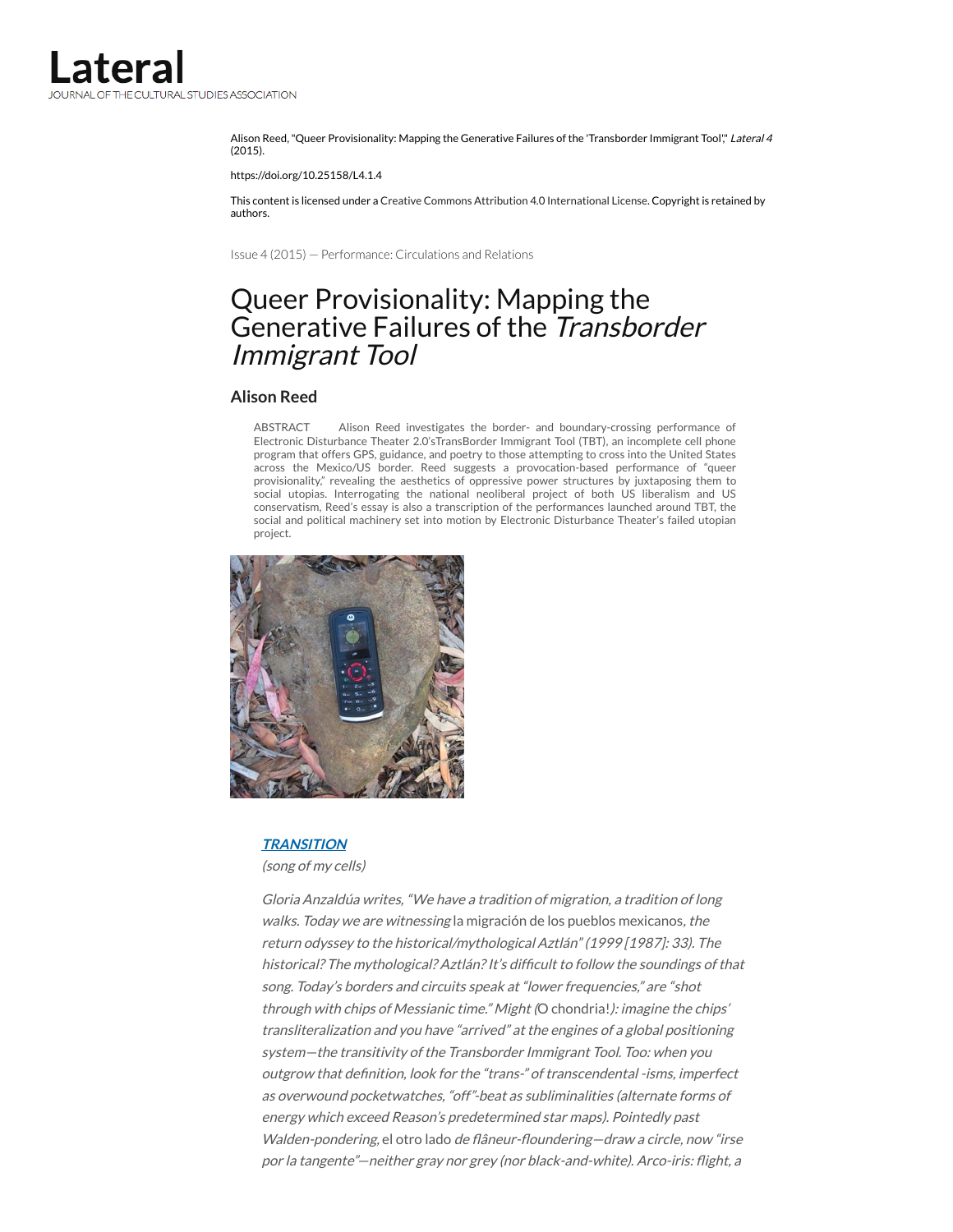fight. Of fancy. This Bridge Called my Back, my heart, my head, my cock, my cunt, my tunnel. Vision: You. Are. Crossing. Into. Me.

—Amy Sara Carroll, Sustenance

#### **Prologue: Utopian Poetics, Dystopian Realities**

Imagine hearing this poem on your mobile phone as you pause somewhere between Baja California, Mexico, and San Diego County on the US side of the border. Leaning into the vertiginous landscape of the Anza-Borrego Desert, punctuated by tangled branches, barrel cacti, and sage brush roused only by ephemeral windstorms, and endlessly unfolding against a horizon of striated mountains and unbearable heat, you see through sunspots the GPS-enabled compass rose on your Nokia e71's dusty screen (Figure 1). You listen for a sign from the looped poetry that alternately offers desert survival advice and sustaining words, "alternate forms of energy which exceed Reason's predetermined star maps." At the interstices of this messy interface your body reads a signal: 33. Steps. Forward. Your feet, leaden weights in too-tight shoes, manage the micro-migration. Northeast of you lies a transient promise of hope, stenciled in white words on a blue container, which you mouth silently with chapped lips: AGUA/WATER.

On September 1, 2010, neoconservative pundit Glenn Beck decried this poem as a threat to national security. Not surprisingly, Beck aired the video [poem'](http://vimeo.com/6109723)s most provocative lines: "This Bridge Called my Back, my heart, my head, my cock, my cunt, my tunnel. Vision: You. Are. Crossing. Into. Me."<sup>[1](#page-21-0)</sup> Part of Beck's performative condemnation necessarily turned on censoring the words "cock" and "cunt" with loud bleeps that interrupted the video poem's audio track. Beck's outrage over this sexually explicit moment moved him to prophesize: "The poetry on this system will destroy the border and the nation" (Gharavi 2011). Beck framed the performance collective's verse as evidence for the supposed need to fire its creators from their university teaching posts. Performing his anti-intellectual brand of Fox News Channel's ongoing xenophobic melodrama, Beck conspired in making visible the high political stakes of poetry.



Figure 1. The Transborder Immigrant Tool's compass rose provides directions to a Water Station Inc. water cache in the Anza-Borrego Desert. The screenshot is captured from the same Nokia e71 mobile phone featured here. (Photo: Brett Stalbaum. Courtesy of the artist.)

The poetic object of Beck's scorn was Electronic Disturbance Theater 2.0's Transborder Immigrant Tool, which currently exists in prototype form as a GPS-enabled cell phone application meant to direct migrants to water caches and other safety sites along the Mexico/US border. Electronic Disturbance Theater 2.0 developed this cell phone application at the bits.atoms.neurons.genes (b.a.n.g.) lab, a research collective at the California Institute for Telecommunications and Information Technology. Based out of the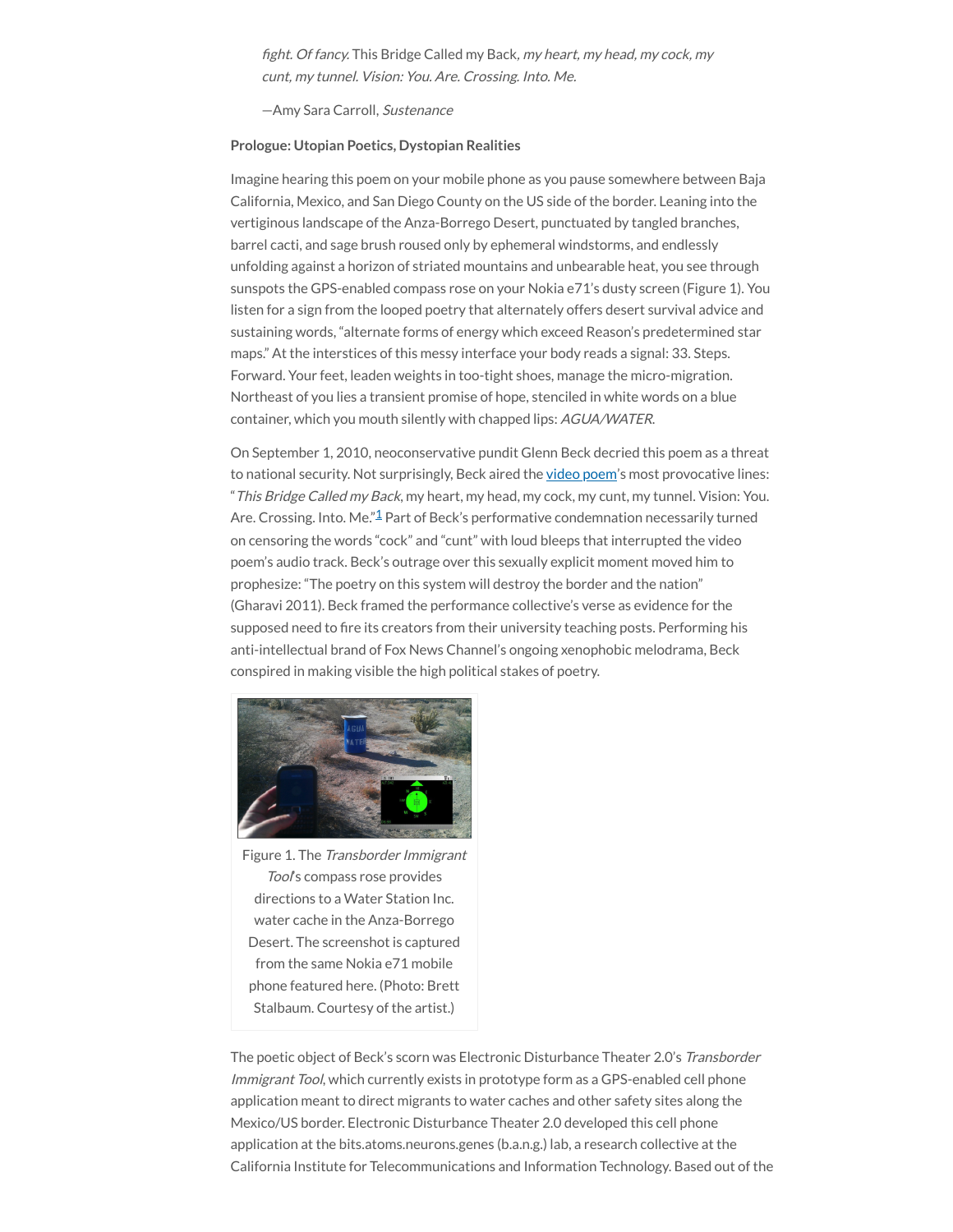University of California, San Diego, and the University of Michigan, Ann Arbor, Electronic Disturbance Theater 2.0 (EDT) collaborators include b.a.n.g. lab director and artivist Ricardo Dominguez, performance artists Micha Cárdenas and Elle Mehrmand, programmer Brett Stalbaum, and poet Amy Sara Carroll. EDT features Carroll's poems on the mobile devices as part of its museum- and gallery-based reception history, but also views computer programmer Brett Stalbaum's code-as-poetry/poetry-as-code. Stalbaum's GPS tools can be downloaded online as an open source alternative to navigation software. $\widehat{=}$  Simultaneously a concept and an actual provision, the *Transborder* Immigrant Tool circulates its code freely in order to amplify the accessibility of the prototype with potentially far-reaching effects. Centering audio recordings of Amy Sara Carroll's poetry as part of its intervention, the app pays homage to notions of poetic sustenance in the works of feminists of color such as Cherríe Moraga, Gloria Anzaldúa, and Audre Lorde (Moraga and Anzaldúa 1984; Lorde 1984) by offering heteroglossic poetry-in-motion translated into Indigenous languages of Mexico such as Mexica, Maya, Yoeme, Diné, and Náhuatl, as well as Spanish, Portuguese, German, Russian, Greek, and Taiwanese. In so doing, the tool's poetry evokes a utopian image of global fellowship. Like Ramón H. Rivera-Servera (2012), my evocation of utopia delineates a set of social practices and concrete performance spaces that imagine and enact other ways of being in the world, and not a naïve ideal world with its own set of principles, bound to reinscribe the very problems it seeks to move beyond.

In their project's deliberately provocative utopian vision, EDT recruits unwitting political actors and outraged publics as the primary performers in the Transborder Immigrant Tool's drama. That is to say, since its conceptualization the tool's design has remained provisional and technically non-functional, but its poetry activates a political response as performance. The poem that Beck cites, Carroll's "Transition (song of my cells)," has been a flash point for the project since Beck's belligerent mockery of its final lines. He decried:

That is so beautiful […] I mean who needs water, you know, when their souls will be drenched in life-refreshing dew of poetry like that. Oh we are in good hands aren't we? America this is madness and you know it. Common sense says we must turn the money off on this project and others like it. $^3$  $^3$ 

Underlining the popular conflation of the prototype's poetry and GPS technology, Beck's vitriolic address to his version of "America" encapsulates the key terms of the debate over the Transborder Immigrant Tool (TBT). Social actors across the political spectrum have disputed its functionality, its poetry, its alleged federal violation of immigration law, and the contested use of tax dollars to fund projects that put pressure on both conservative and liberal discourses of migrant rights.

In spotlighting the online media frenzy surrounding the tool as well as Electronic Disturbance Theater's creation of video poems for the project, this article—structured like a play—holds in tension the competing visions of reality offered by poets and politicians. Act I addresses Electronic Disturbance Theater's performance history against the backdrop of material realities at the border. This act also engages the Transborder Immigrant Tool's intervention in the victim narrative of much human rights discourseputting pressure on the limits of legal reform. While a device that could potentially save lives will always remain an urgent project, the Transborder Immigrant Tool does another kind of work: by including poetry as part of its technology, EDT interrogates the imaginative constraints on desire for change. The need for technical functionality sometimes dismisses the work of poetry, but in the struggle for justice, the absence of one perfect tool necessitates the strategic coalition of many. Act II closely reads the tool's poetic interruption of discourses of "illegality" in order to understand creative form as central to the tool's political intervention—particularly the possibilities and pitfalls of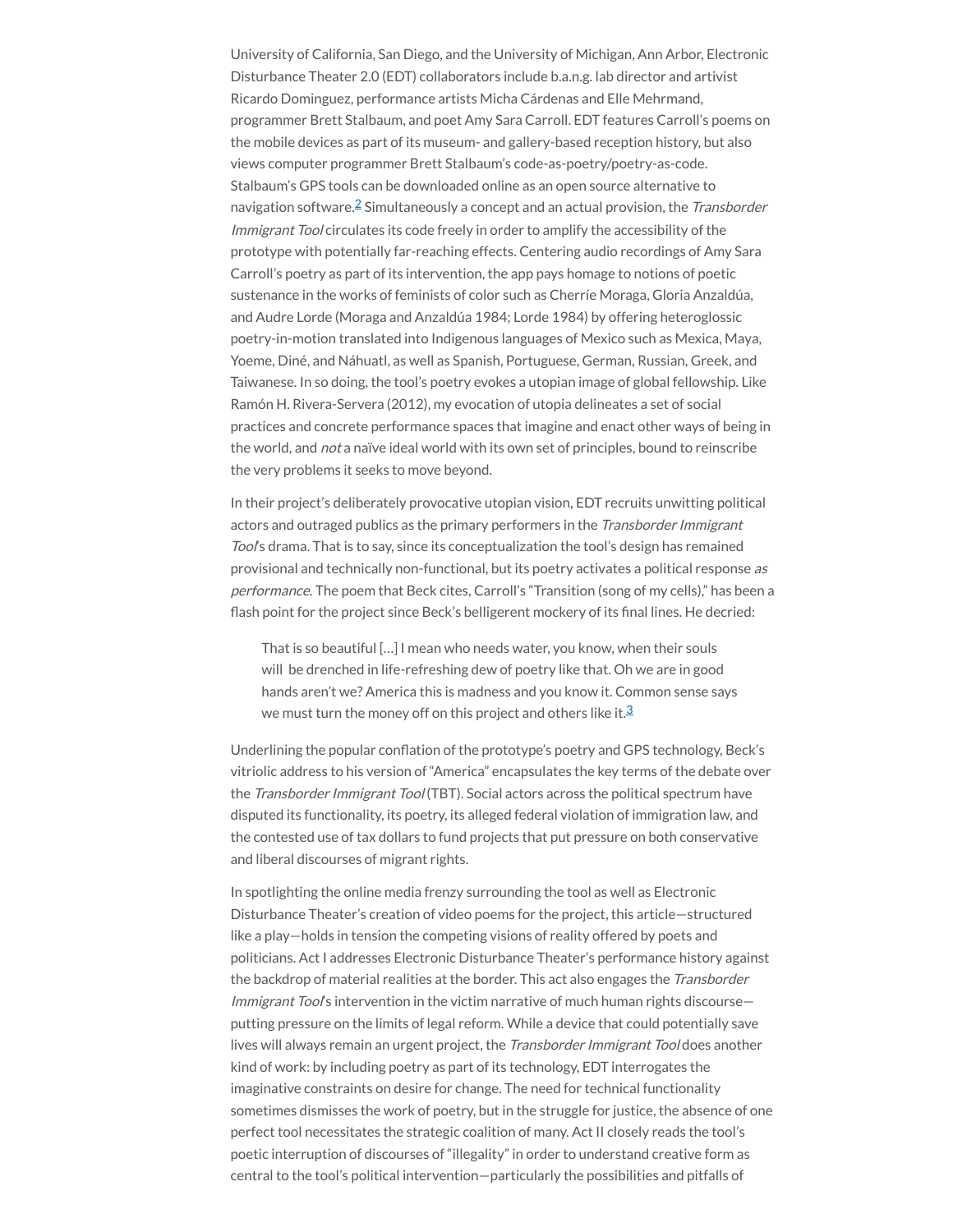utopian visions as they clash with dystopian realities, reflected in Electronic Disturbance Theater's activation and archive of digital hate. Through affectively charged reactions to the tool's technical non-functionality and functional poetry, Electronic Disturbance Theater stages its performance of TBT online. EDT conceives of Internet flames as a kind of art practice, because, as Carroll describes in Vandal (2011), "nobody talks about Fox News's Aesthetics" (67). Act III offers a theoretical framework I term "queer provisionality," as a performance mode that provokes dominant publics with its expansive social vision. Utopian provocations expose the artistry of power, or the aestheticized rehearsal of contradictory political logics in the spheres of the law, the academy, and cyberspace. Rather than romanticizing utopian potentials in artistic practice as a way out of a noxious present, queer provisionality takes seriously the work of exposing systemic practices as producing their own artistry.

#### **ActI: Call of El Otro Lado**

Since Anzaldúa's (1987) evocation of border culture as una herida abierta, Queer of Color feminists have understood borders as simultaneously discursive and material places for identity negotiation and meaning-making. The Mexico/US border, of course, not only polices racialized bodies but also locates a key space for the production and regulation of sexuality. Despite Carroll's homage to Anzaldúa's queering of the border in the poem that Beck denounces above, articles published on TBT systematically elide its queerness (Amoore and Hall, 2010; Goldstein, 2010; Warren, 2011). In contrast, EDT (2010) discusses the tool as serving a specifically queer function: "TBT's aesthetic, a poetics of dislocation, unfolds to queer the Nation's concretude" (7). TBT's utopian gesture—to queer the Nation's concretude—moves beyond the limitations of legal reform to an abolitionist ethics of challenging oppressive institutions themselves while also strategizing ways to move within them. As Dean Spade (2013) writes, fighting the law's injustices can be one "tactic of transformation focused on interventions that materially reduce violence or maldistribution without inadvertently expanding harmful systems in the name of reform" (1047).

On June 4, 2011, artist Marlène Ramírez-Cancio walked the Transborder Immigrant Tool prototype into Tijuana via a tunnel from the US side of the border. This art event was staged as part of Political Equator 3, a two-day cross-border mobile conference. Of course, uneven and exploitative flows of capital secure the border's permeability for US citizens seeking thrills in Tijuana, for instance, but not for migrants moving to El Norte. Rather than ignoring the radical power differential, we can understand Ramírez-Cancio's act of walking TBT across national boundaries as an anticipatory act of solidarity with the UndocuBus movement, which takes as one of its mottoes "Migration is a Human Right." $4$ 

Beyond the desert, Electronic Disturbance Theater has demonstrated the Transborder Immigrant Tool mobile device prototype in art galleries and institutional spaces circuitously staging the question of the tool's functionality as academic performance. EDT members have represented TBT at more than forty international performance venues. In February 2012, for example, LA Re. Play: An Exhibition of Mobile Media Art Los Angeles at UCLA's Broad Art Center in conjunction with the College Art Association Conference, exhibited twenty-five of Carroll's poems uploaded onto four cell phones alongside other international "geolocated media" artworks.<sup>[5](#page-22-0)</sup> As its extensive exhibition record attests, TBT has generated much positive attention: Electronic Disturbance Theater won two Transborder Awards from UC San Diego's Center for the Humanities, which funds year-long research proposals that innovatively address the issue of (trans)borders, as well as the Transnational Communities Award funded by Contacto Cultural, Fideicomiso para la Cultura México-Estados Unidos, which was awarded by the US Embassy in Mexico. Rather than serving an end in and of themselves, these artistic and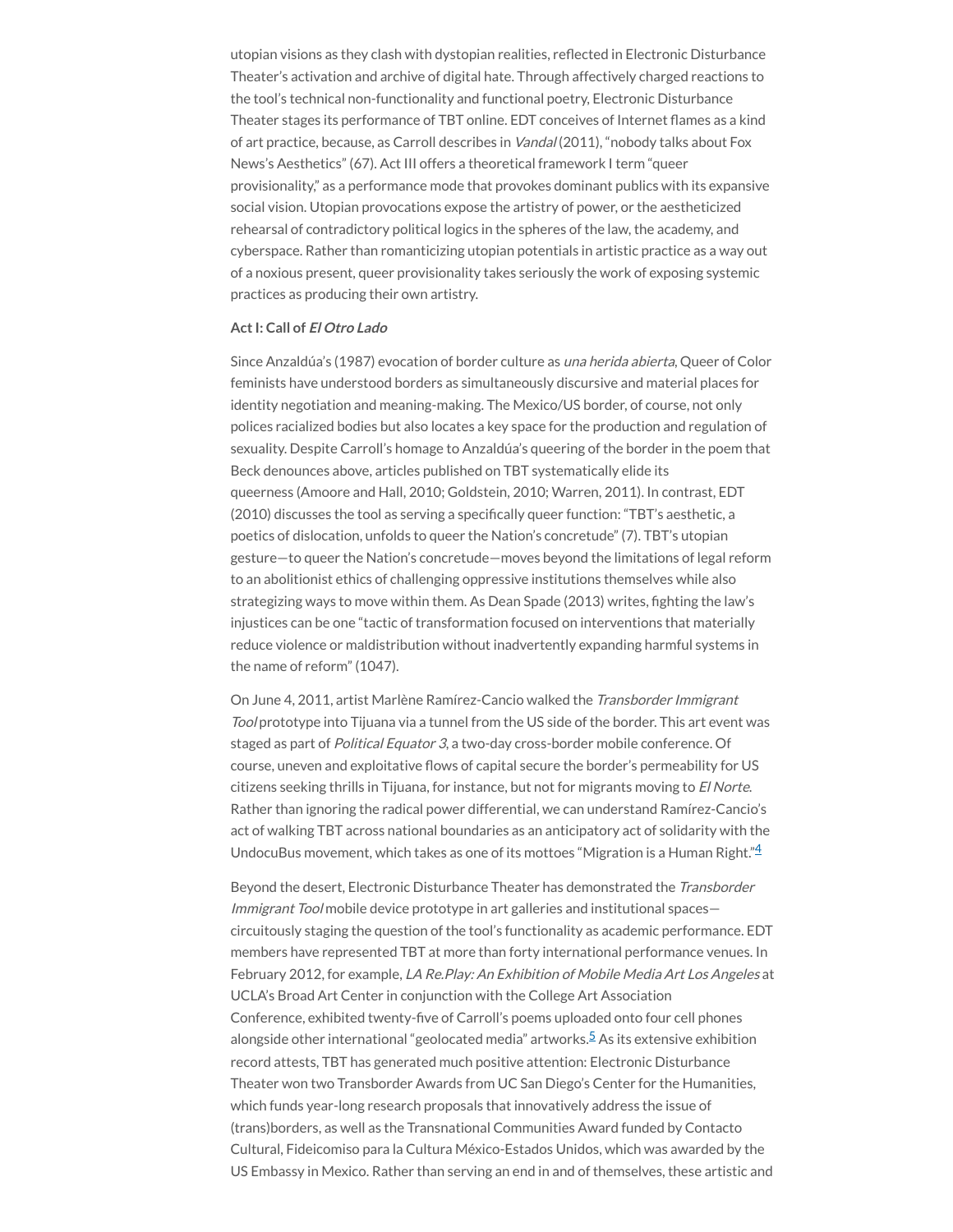academic accolades set into motion the tool's performative afterlife: the opacity of the tool's poetic intervention reads as transparently dangerous to cultural actors and commentators.

Designed to provide aid in the tradition of [Border](http://borderangels.org/) Angels, No Más [Muertes](http://forms.nomoredeaths.org/en/), Humane Borders, and other humanitarian [organizations](http://www.humaneborders.org/) that provide life-saving water during long stretches of desert, the app, once fully operable and distributable, would ostensibly direct users to already existent water stations. However, during interviews about the tool (Bird 2011; Warren 2011), Electronic Disturbance Theater members cite multiple reasons both unforeseen and anticipated—for the fact of its technical limitations. EDT's practical concerns range from operationalizing a cell phone model cheap enough for mass distribution and sustaining battery life to mapping a particular area when NGOs want to keep stations hidden as a protective measure, as well as preventing the devices from being co-opted as a means of tracking by La Migra. If a cheap mobile device could in fact sustain battery life over long distances to direct migrants to makeshift water stations, the labor of mapping and remapping safety routes would require constant communication with NGOs and circumvention of hostile Border Patrol agents. In addition to jingoistic realities short-circuiting hemispheric imaginaries, the material fact of GPS technology's history of bolstering the military industrial complex also threatens the tool's sustainability.<sup>[6](#page-22-1)</sup> In effect, EDT's material and political challenges cannot be separated from the dangerous potential for repurposing the tool as a technology of state surveillance and violence.

While Electronic Disturbance Theater members maintain that they originally hoped to distribute a fully-functional version of the app by April 2011, approximately four years after its first iteration, I am more interested in the concrete effects of a utopian idea; given these setbacks, I read EDT's insistence on the tool's practicality as part of their performance. Nonetheless, a series of highly publicized legal, institutional, and federal investigations indefinitely stalled the tool's development. These scandals, unsurprising in a political context marked by institutional repression and state violence, also halted migrants from operationalizing the tool along the border. TBT's performative life thus exists in the space of its provisionality, or the fact of its technical non-functionality; it is a powerful idea that because of its utopian ethical reach cannot fully materialize within the confines of US immigration law. Electronic Disturbance Theater's performance process explicitly embraces Fredric Jameson's politics of "anti-anti-Utopianism" (vxi), which understands that only the most privileged members of society can afford not to hope, or to think that hope alone can sustain a political project. Through the tool's embedded poetry, EDT imagines a world not circumscribed by arbitrary national borders. This utopian poetics does real work in the world, even as its technology for crossing the material border remains provisional. By staging political backlash as performance, the tool's non-functional technology and functional poetry together reveal the danger and urgency of imagining other ways to be in the world. Legal reform alone, however necessary organizing efforts remain there, cannot transform cultural realities.

Electronic Disturbance Theater's understanding of migration as a human right rather than a federal crime gestures toward abolition of the immigration control apparatus altogether as the basis for collective action. Legal frameworks, after all, often require the performance of particular kinds of citizenship that reify hetero- and homonormative productions of the US as a safe space of freedom, including sexual freedoms, at the cost of casting "Third World" countries in imperialist terms as arrested or regressive. In other words, part of the process of assimilation into citizenship demands the collective reiteration and reinforcement of a dangerous racialized and non-conforming "other"—the terrorist, for example—against whom the nation guards and defines itself, a point that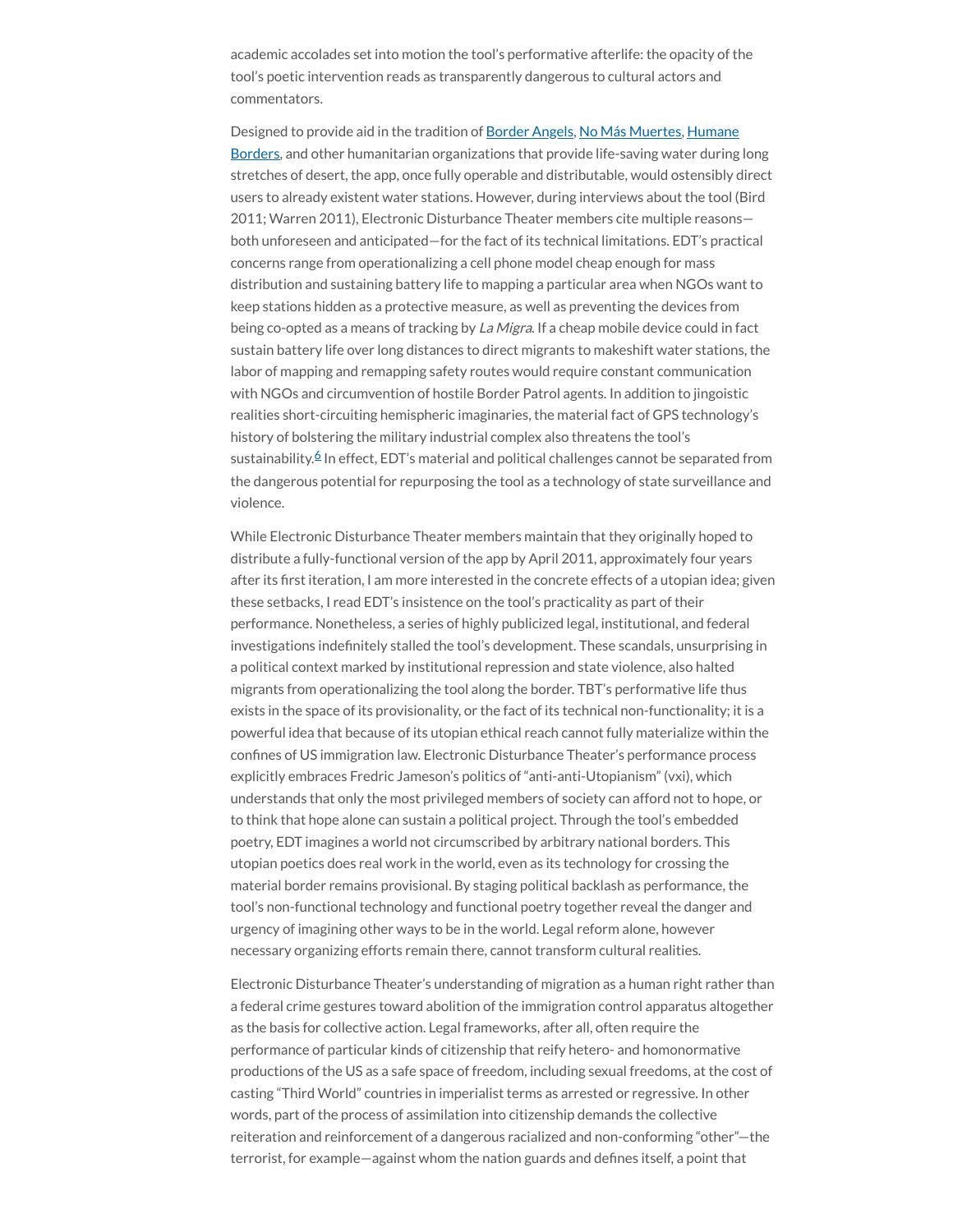Jasbir Puar and Amit Rai (2002) make in "Monster, Terrorist, Fag: The War on Terror and the Production of Docile Patriots." Toby Beauchamp (2009) extends this argument about national security and patriotism in light of the gender-nonconforming subject to critique occasions when transgender advocacy organizations have depended on defining a properly assimilated citizen against a fantasized "other" who threatens national coherence—covertly linking patriotism to race hatred through the anxious repetition of the racially ambiguous terrorist figure, a force to be expelled from the nation.

Given its performance trajectory from poetic prototype to legal liability, the Transborder Immigrant Tool can be described as a work of conceptual/performance art that troubles public disputes about immigration and human rights law in print and social media, the legal sphere, and the academy—shifting the terms of debate from the security of the border to the material realities of immigration reform. EDT members articulate a poetic vision of border dissolution and stage a debate about migration in which social actors collude in performing their political aesthetics, which rationalize global flows of capital across borders while criminalizing the very people whose exploited labor makes possible the conditions of neoliberal production. Neoliberalism's duplicitous positioning of the North American Free Trade Agreement (NAFTA) as a democratic opening of borders deliberately elides the pattern of uneven globalization and systematic disenfranchisement that secures economic dominance over and through an expendable labor force.<sup> $2$ </sup> As Ricardo Dominguez states during an interview with Louis Warren (2011):

A Coca-Cola can has more rights of protection in the flow across borders than the people who make the can, who fill the can, and pack the cans [...] NAFTA seems to indicate that these commodities have [rights] and a right of flow. So, to me, transborders, trans-California, would be about an equation wherein the equality of the commodities would have a direct impact on the equality of the individuals who are the very flows of production there. (28)

Dominquez calls for awareness of not only the various violences underlying neoliberal policy, but of US capitalism as being rooted in longer histories of imperialism, genocide, and slavery.<sup>[8](#page-22-3)</sup> While many accounts of the US border myopically treat NAFTA's 1994 concretization as the defining moment in Mexico/US relations, a more nuanced understanding attentive to global racial regimes would reach back to the 1848 Treaty of Guadalupe Hidalgo (which forced Mexico to cede half its former territory) or even first colonization contact. $2$  The contradictions of a selectively permeable border depend on global inequities, outsourcing, and the exploitation of labor, which maximize the flow of capital and racially restrict the movement of people through the discourse of "illegality."

Reinforced by national moral panics around spectacularized threats such as contagion and disease, criminality, and terrorism, the racialized discourse of "illegality" has been in wide circulation since the US government criminalized undocumented entry in 1929 (Nevins 2002, 54). The mass detention and deportation of undocumented and document permanent residents on mere suspicion of being in the country "illegally" bolsters the conflation of "national security threats" with bodies not easily marked as white and conforming. Echoing Richard Nixon's 1971 "war on drugs," for instance, the affectively charged "war on terror" in the wake of September 11, 2001 heightened a longstanding anti-Latinx immigration regime.<sup>[10](#page-22-5)</sup> While the criminalization and hyperpolicing of People of Color is nothing historically new, the post-9/11 extension of immigration, detention, and border control authority from the Immigration and Naturalization Service and US Customs Service to US Immigration and Customs Enforcement (ICE) under the Department of Homeland Security in 2003 exacerbated ongoing injustices around, and a rise in, mass detention and incarceration of racialized Latinx immigrants in ICE detention centers, county and state jails, and privately-owned prisons. DHS's coordination with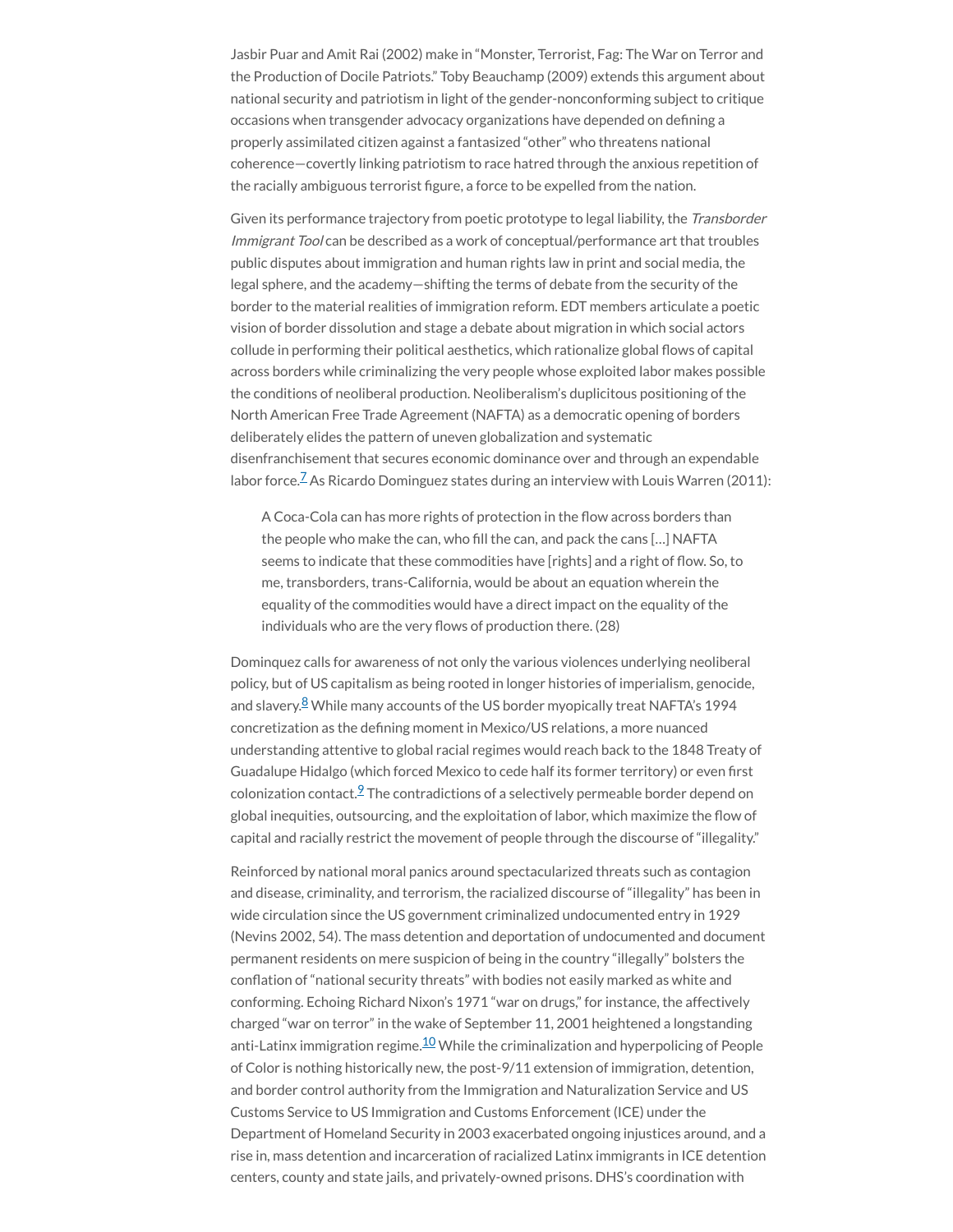local police to racially profile and detain targeted groups compounds the alignment of criminal law with immigration law, reinforcing the domestic and border hyperpolicing of Latinx communities. The gross human rights violations of ICE facilities and privatized prisons have also been well-documented by the **[American](https://www.aclu.org/) Civil Liberties Union** and grassroots organizations, and include an absence of basic legal protections, such as the right to an attorney and medical care, and subjection to sexual, physical, and psychological abuse by Border Patrol, local police, and detention center guards. Ultimately, the alliance of border enforcement and criminal law enforcement bolsters the power of the state to mass incarcerate, detain, and deport People of Color in moments of moral panic and economic crisis. $11$  In building their performance around the bankruptcy of the idea of borders and cages, EDT refuses to advocate for a reformism that merely humanizes state power's walls.

Framed as both art and activism while collapsing the space between them, EDT's poetic gestures simultaneously serve as artistic invocation of and political intervention in a humanitarian crisis set into motion by shifting relations of capital and racialized moral panics—the escalating numbers of border deaths each year despite an overall decrease in attempted crossings. One report (Moreno, 2013) states that from 2007–2011, the Border Patrol reported 1,934 deaths, averaging 386 people per year. EDT (2010, 3) describes that in 2009, the same year the US Customs and Border Protection Agency released its data on Boeing's virtual fence construction—a hugely expensive failed attempt to further securitize existing barriers—it documented 416 deaths from attempted border crossings during the months of January through October alone. Of course, as EDT (2010) notes, state figures are often deflated: "In contrast, humanitarian aid organizations like the Border Angels of San Diego/Tijuana estimate that 10,000 people to date have perished attempting to cross the México-US border" (3). Rising death rates can be attributed to the increased militarization of the US immigration control apparatus, a multi-billion dollar industry. Los Angeles Times (Marosi, Carcamo, and Hennessy-Fiske 2013) reports that

Obama administration officials claim the frontier is more secure than ever, benefiting from the billions of taxpayer dollars spent on border defenses. There are 18,500 US Border Patrol agents on the US-Mexico border now, compared with 3,222 in 1986. Barriers have been built along nearly 700 miles.

As if border fences and surveillance technologies do not make crossing perilous enough, migrants must also fear the growing numbers of Border Patrol agents, and not only the possibility of getting caught but the violence to which they may be subjected if taken in by *La Migra*.<sup>[12](#page-22-7)</sup> TBT counters the government's massive investment in border control with the act of imagining migration as a human right.

While the *Transborder Immigrant Tool* exists as a prototype that has not been replicated or distributed, the debate surrounding the tool ignores its virtuality, the fact of its not-yetness. Beginning in January 2010 an investigation of EDT's supposed misuse of funding sources instigated by Members of Congress Brian P. Bilbray, Darrell Issa, and Duncan Hunter, and ensuing interrogation of each EDT team member by Audit and Management Advisory Services at UCSD, stalled TBT's development. Bilbray, Issa, and Hunter charged b.a.n.g. lab with using taxpayer dollars to violate the Immigration and Nationality Act of 1965, which criminalizes border-crossing aiders at the federal level. Subsequently a series of investigations in 2010 by institutional and federal actors, namely, UC San Diego, the UC Office of the President, and the FBI Office of Cybercrimes, not only halted the tool's mass production and deployment, but also subjected EDT members to invasive legal protocols and online harassment from opponents to the tool, fueled by local and national media coverage. Bad press catalyzed these major setbacks for TBT's deployment. For instance, the letter Bilbray, Issa, and Hunter wrote to UC San Diego Chancellor Marye Anne Fox on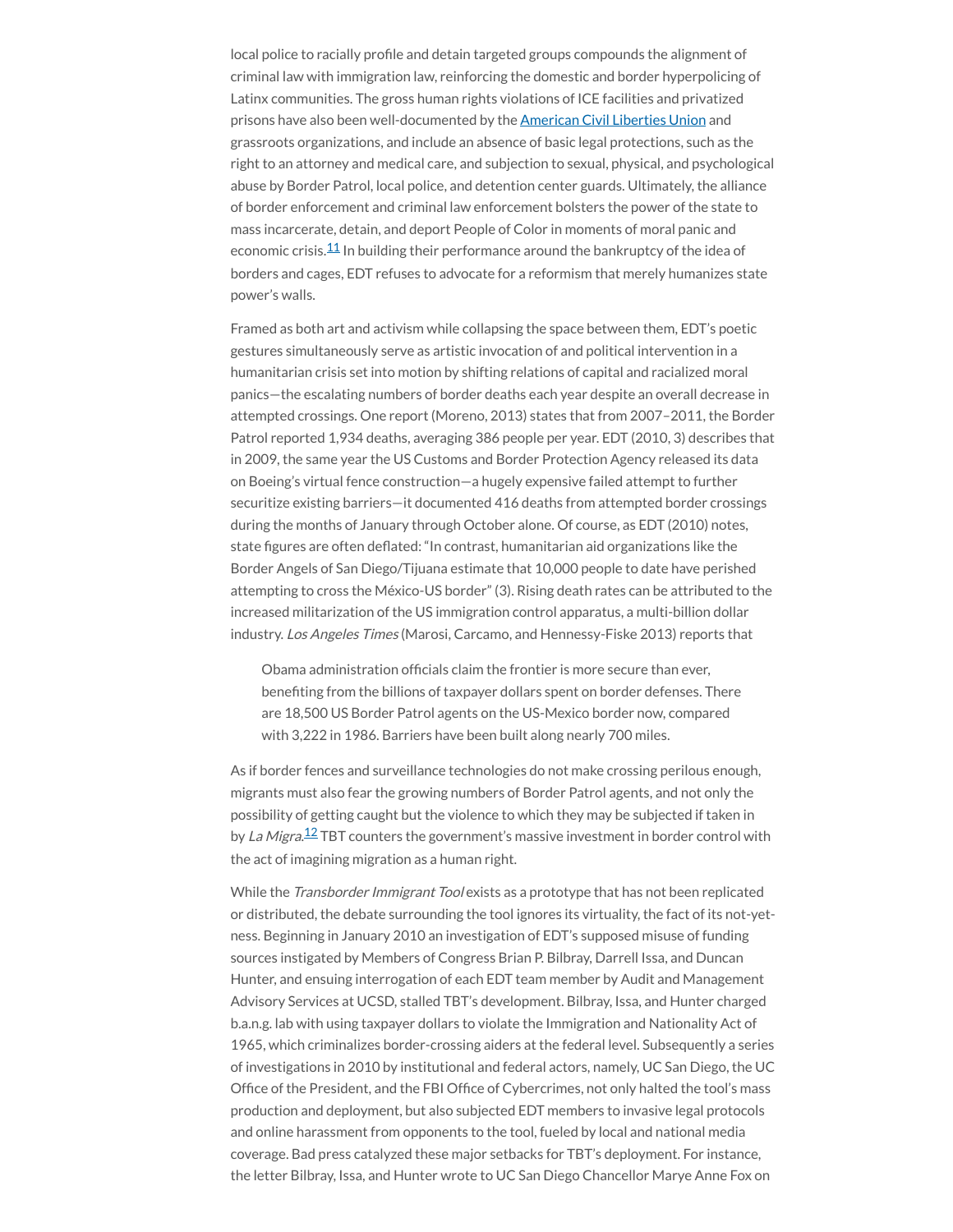March 17, 2010 shifts between present and future tenses, describing the tool paradoxically as a "program that helps individuals illegally cross the US/Mexico border" but one that EDT members "plan on disseminating … to illegal immigrants to aid in their crossing of our southern land border" (EDT 2010, 4). Here, they collapse the temporal distance between "helps" in the present and "plan on disseminating" in the future. Ignoring its provisionality, they view the prototype as an active threat to the nation typifying the warped temporality undergirding debate.

The University of California, San Diego, also threatened removal of Professor Dominguez's tenure. He was hired as an assistant professor in 2004 for his groundbreaking work developing Electronic Civil Disobedience with Critical Art Ensemble. Then, Dominguez's virtual sit-in performance on March 4, 2010—to protest widespread UC salary cuts, layoffs, and fee hikes—was deemed a distributed denial-ofservice attack, warranting an investigation by the FBI Office of Cybercrimes. Drawing from his training in classical and agit-prop theater, as well as the practice of Electronic Civil Disobedience that he collaboratively developed in the late 1980s with Critical Art Ensemble, Ricardo Dominguez developed virtual sit-in technologies with EDT cofounder Brett Stalbaum in political solidarity with the Zapatistas, an anti-free trade movement of Indigenous peoples in Chiapas, Mexico who led an armed rebellion on the day NAFTA took effect. In fighting for Indigenous rights against linked histories of global neoliberalism and colonialism, Zapatismo emphasizes the power of words, not war. Led by Subcomandante Marcos, the Zapatista National Liberation Army famously staged the symbolic gesture of sending hundreds of paper airplanes containing fragments of poetry into a Mexican army base. This tactical move takes seriously the power of collective creativity in the ongoing struggle against systematic destruction and state violence. Linking Electronic Disturbance Theater's performance genealogy to Electronic Civil Disobedience and Zapatismo underlines the significance of both digital activism and tactical poetry to TBT's performance mode.<sup>[13](#page-22-8)</sup>

In the end, all charges against EDT members were dropped, but the University of California Office of the President asked Dominguez to refrain from producing more artivist work and to remain silent about the investigations. In an era that often portrays the university as a radical oasis, this institutional reaction exposes the persistence of the 1980s culture wars in which conservatives sought to restrict content of federally funded intellectual and artistic projects. A public advocate of the anti-migrant Secure Communities program, Janet Napolitano's ascension from Secretary of Homeland Security to President of the University of California system provides further evidence of the university's xenophobic agenda in censuring Dominguez. UC San Diego's actions seem inconsistent: after hiring Dominguez for his hacktivism and virtual sit-in technologies, his tenure was threatened for those very reasons. The university's response to competing pressures reveals the internal contradictions, gaps, and ruptures in institutional power as generative sites for social change. EDT's work carves out a space for imagining how academics might risk and repurpose institutional resources to mobilize within larger networks of activists and organizers.

Despite the right's obsession with the tool's "immediate" danger, the media has simultaneously doubted its potential for efficacy-particularly how to reconcile TBT's poetry with its activist impetus. During a trial run of the tool with Dominguez and Stalbaum at UC San Diego in 2010, journalist Evan Goldstein (2010) observes: "Our movements are punctuated by occasional bleats of unintelligible, crackly poetry. There is no discernible logic to the dance of its compass arrow." Goldstein's skepticism crystallizes as he observes Dominguez's supposed digital incorrectness, a term which refers to crossing the line from hacktivism to cybercrime, but which Goldstein (2010) defines as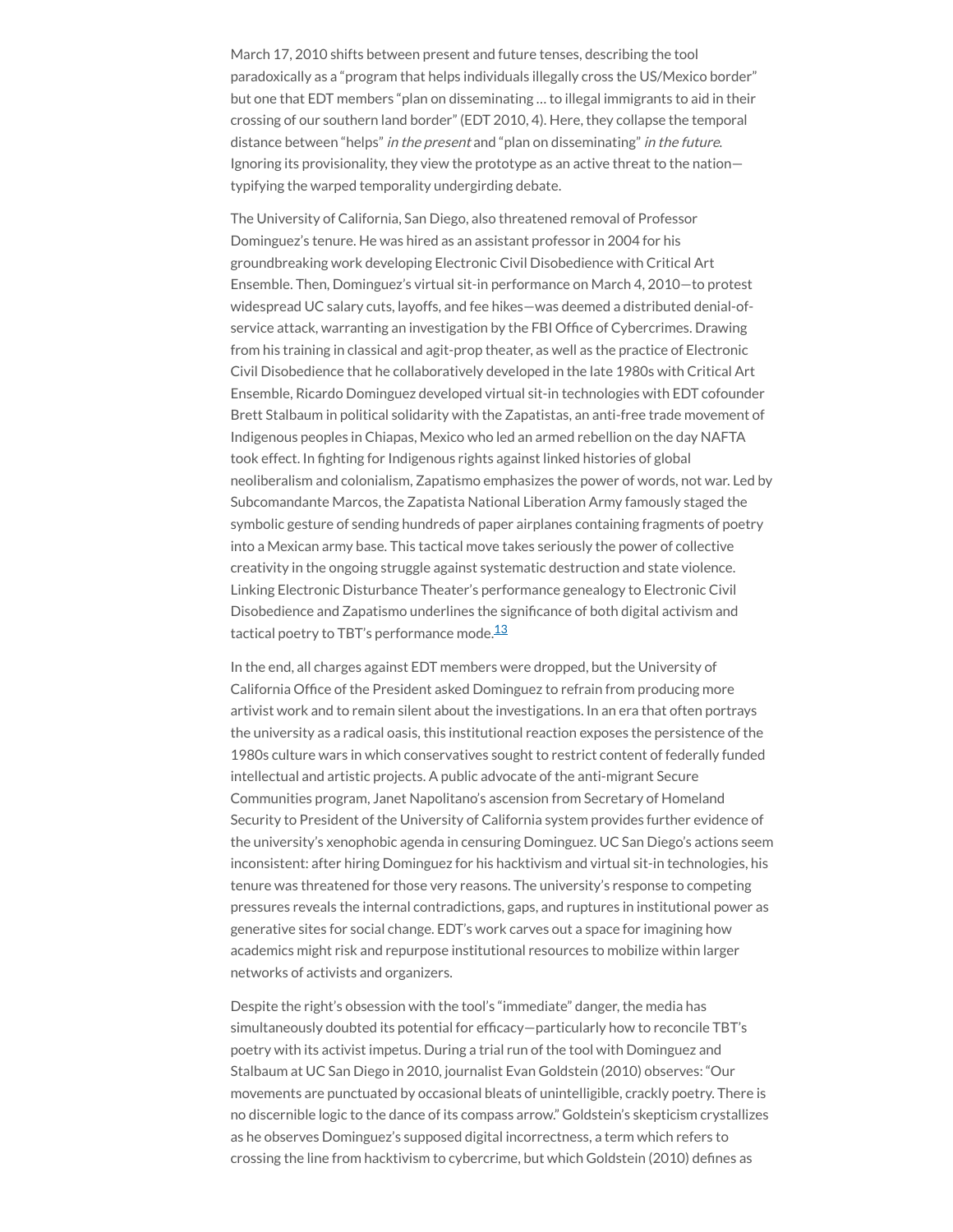deliberately inefficient: "His creations are 'digitally incorrect,' he told me in April, by which he meant deliberately inefficient... They are, in short, conversation pieces." In relegating TBT's performance to the space of a conversation piece, Goldstein betrays a healthy amount of doubt about whether conversations alone can do political work in the world. That is to say, Goldstein's concern over the functionality of the tool underlines an important point. For migrants, a final product could indeed translate to saving lives; but EDT (2010, 7) points out that GPS devices available for purchase in Mexico thanks to transnational corporations such as Walmart "have been utilized for a long time in border crossings. In other words, capitalism long ago accomplished what the atavistic right and neoliberal administrations fear most!" Activists may support TBT's evocation of political urgency, only to be disappointed by the tool's provisionality. For some, the tool is too much in existence—it poses a tangible threat. For others such as Goldstein, the tool has not done enough, or anything, as activist art. Yet, Electronic Disturbance Theater's digital activism locates the multi-directional affective flows of political outrage and solidarity born out of heated dialogue and debate as the space of performance.

In undermining the framework of il/legality, $\frac{14}{18}$  $\frac{14}{18}$  $\frac{14}{18}$ TBT challenges both the conservative and liberal political imagination. In the former, TBT heightens the visibility of publics whose inability to accept migrants as people with basic human rights forecloses recognizing their right to not die in the desert. In the latter, the tool critiques the limits of human rights agendas, which turn on a fantasized victim figure in need of saving instead of a dynamic agent whose desires may not center on being folded into the nation-state. As Wendy Hesford (2011) argues, the human rights spectacle often attempts to elicit pity from its publics by erasing difference through universalization, mirroring an image of suffering that one can only identify as such insofar as it throws into relief the goodness and fallibility of the First World subject. The tool's use of poetry troubles this latter perspective in particular. While human rights discourses attempt to fix a stable, universalized image of a victim (often a wide-eyed woman or child) onto local contexts, TBT refuses to map this substitutable figure onto the border. Instead, TBT's inclusion of poetry as functional technology asks us to consider how the obsessive repetition of the victim figure covers over the paradoxes of human rights discourse, which purports to embrace equity and dignity but in fact leaves little room for self-determination, overemphasizing the so-called benevolence of US institutions to determine the futures of its imagined victims.

EDT's functional poetry and non-functional technology set into motion a digital performance of liberal discourses of human rights. In online responses to the Transborder Immigrant Tool, liberals often assert the discourse of human rights in order to delimit what aid should look like and in whose image. This assertion manifests as concern about the extent to which a potentially life-saving tool could or should simultaneously contain within its function the recitation of multilingual poetry. For example, one comment posted to Evan Goldstein's article (2010) reads: "It seems to me that the only parts of the 'landscape' that people traveling through a desert need to 'encounter' are those that help them not to die. To lecture them about sublimity and American landscape painting during their quest for water—not to mention force-feeding them poetry—borders on the obscene." To deem migrants unfit for cultural production or consumption is not only presumptuous but based on privileged claims to intellectual authority and authorizing presence. In making assumptions about what kinds of provisions sustain the perilous process of desert-crossing, such writers presuppose the centrality of their own subject positions. Locating the performance art squarely on the racialized bodies of migrants romanticizes and objectifies an entire population by coercing them into a staged event. This becomes particularly insidious, as commenters express concern about the extent to which a potentially life-saving tool should contain within its function the recitation of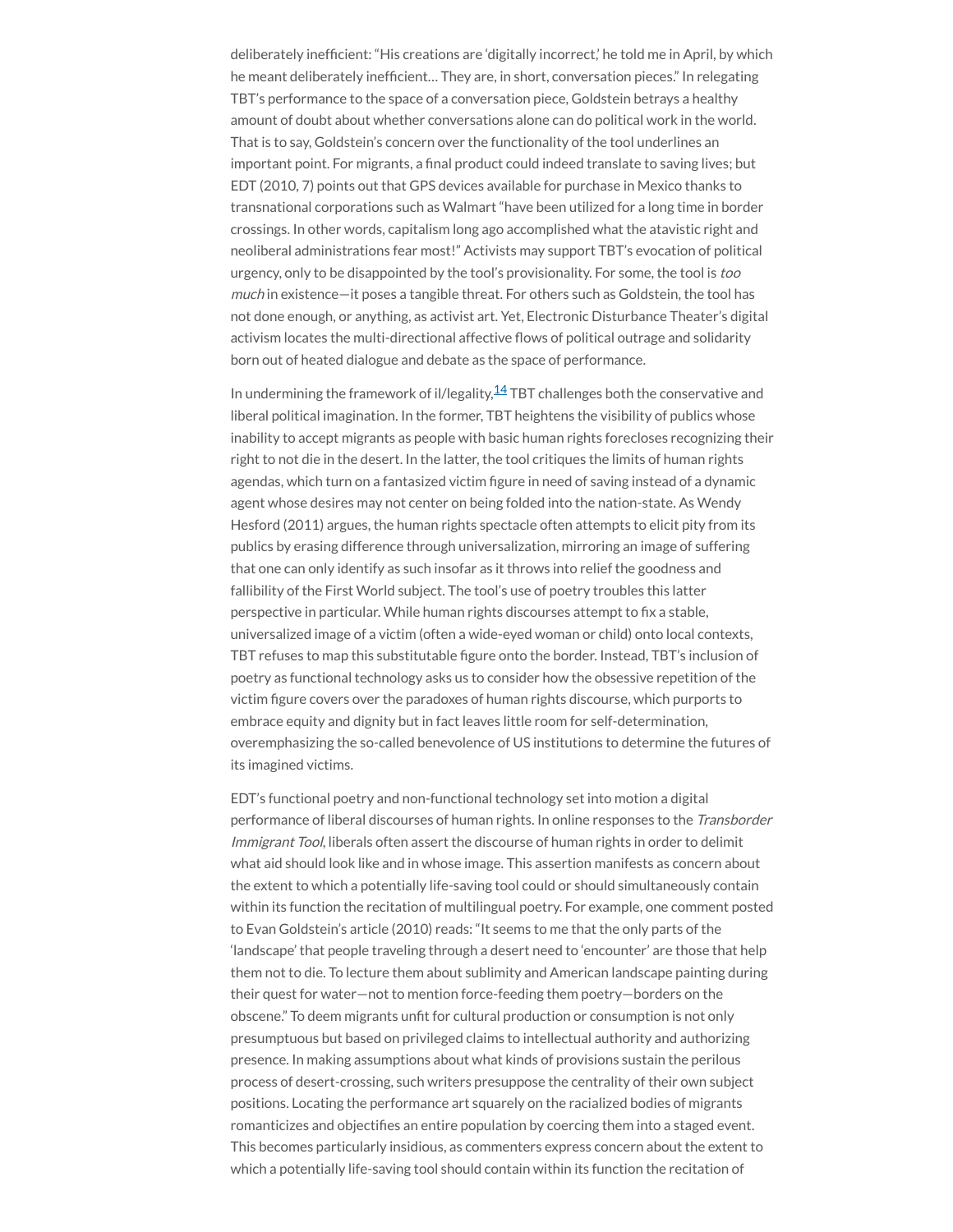poetry. Electronic Disturbance Theater stages its utopian poetics as provocation, turning to the mediated spheres where power gets consolidated and (re)produced, mapping the category of political performance onto a constellation of cultural actors whose privilege often remains uninterrogated and invisible.

#### **ActII: The Artistry of Power,the Power of Artistry**

Aesthetically and theoretically aligned with Amy Sara Carroll's poetry collection Secession (2012), ["Transition](http://vimeo.com/6109723) (song of my cells)" literalizes metaphors of transnational identity on the space of the Mexico/US border via an affective mapping of global politics through sustaining poetry, and a philosophy rooted to the land rather than transcendent of it—extending beyond the limitations of legal rhetoric and reform to what Henry David Thoreau in On Civil Disobedience calls a "higher law doctrine" (EDT 2010, 4). Understanding the imbrication of Mexico/US relations and slavery as the historical stage on which transcendentalist politics were thought, Electronic Disturbance Theater reimagines Thoreau's higher law as "transborder justice."<sup>[15](#page-23-1)</sup> In the tradition of civil disobedience, change becomes possible by deliberately breaking the law, not abiding it. Layering spatial and symbolic crossings, "Transition (song of my cells)" ultimately calls for an empathic act of imagination: "You. Are. Crossing. Into. Me." Poetically suturing border crossing and relational intimacy, Carroll's poem refuses the colonialist terms of nations dividing land, power, and resources—instead honoring an expansive vision of movement linked to bodies and social contact.

In "Transition (song of my cells)," Carroll's politics of citation moves from transcendentalism to US Third World Feminism—examining social relationships to the land on which TBT's intervention is metaphorically staked. Henry David Thoreau's privileged escape to Walden Pond, land owned by Ralph Waldo Emerson, meets Gloria Anzaldúa's "tradition of migration." The poem also asks us to interrogate the entitlement attending a US transcendentalist desire for returning to a natural world untainted by the corrupting effects of modernity: "Pointedly past Walden-pondering, el otro lado de flâneur-floundering." By evoking the expansive I/eye of Whitman (song of my cells/of myself) to the strategic essentialisms of Anzaldúa's Aztlán ("The historical? The mythological? Aztlán? It's difficult to follow the soundings of that song"), Carroll's poem maps biological, technological, and utopian spaces onto exclusionary geographies policed by discursive and state regimes. Rooting language of transcendental -isms in the body grounds any notion of ethical engagement in a respect for rather than rejection, minimization, or tokenization of difference, countering empathy's dangerous desire to consume the other's experience in order to better reflect back one's own.<sup>[16](#page-23-2)</sup> EDT presses against the limits of empathy in performance art and poetry by exposing it to the militarized site of the border, where the failure of a provision to perform could mean being out of water, out of time, and out of life.

Alternating between desert survival advice and pointed rejoinders to discourses of "illegality" permeating US policy, Carroll's poems are captured both aurally and visually (Figure 2). One conceptual poem, for example, quotes Luis Alberto Urrea, who invokes and undermines political frameworks with the provocation: "In the desert, we are all illegal aliens" (Urrea 2005, 120). Rather than leveling out the material differences between an undocumented migrant and a US citizen experiencing a vertiginous landscape, however, Carroll's scrambling of the words formally replicates physical barriers to empathic understanding. Perhaps suggesting a border fatality, the ominous singling out of one red letter "g" renders a linguistic absence that dissolves the word on which such death is predicated—"illegal." Replacing nationalist rhetorics of securitizing the border with global social logics that welcome rather than ward off migrants, this poem gestures toward the dislocating effects of entering a US debate centered on the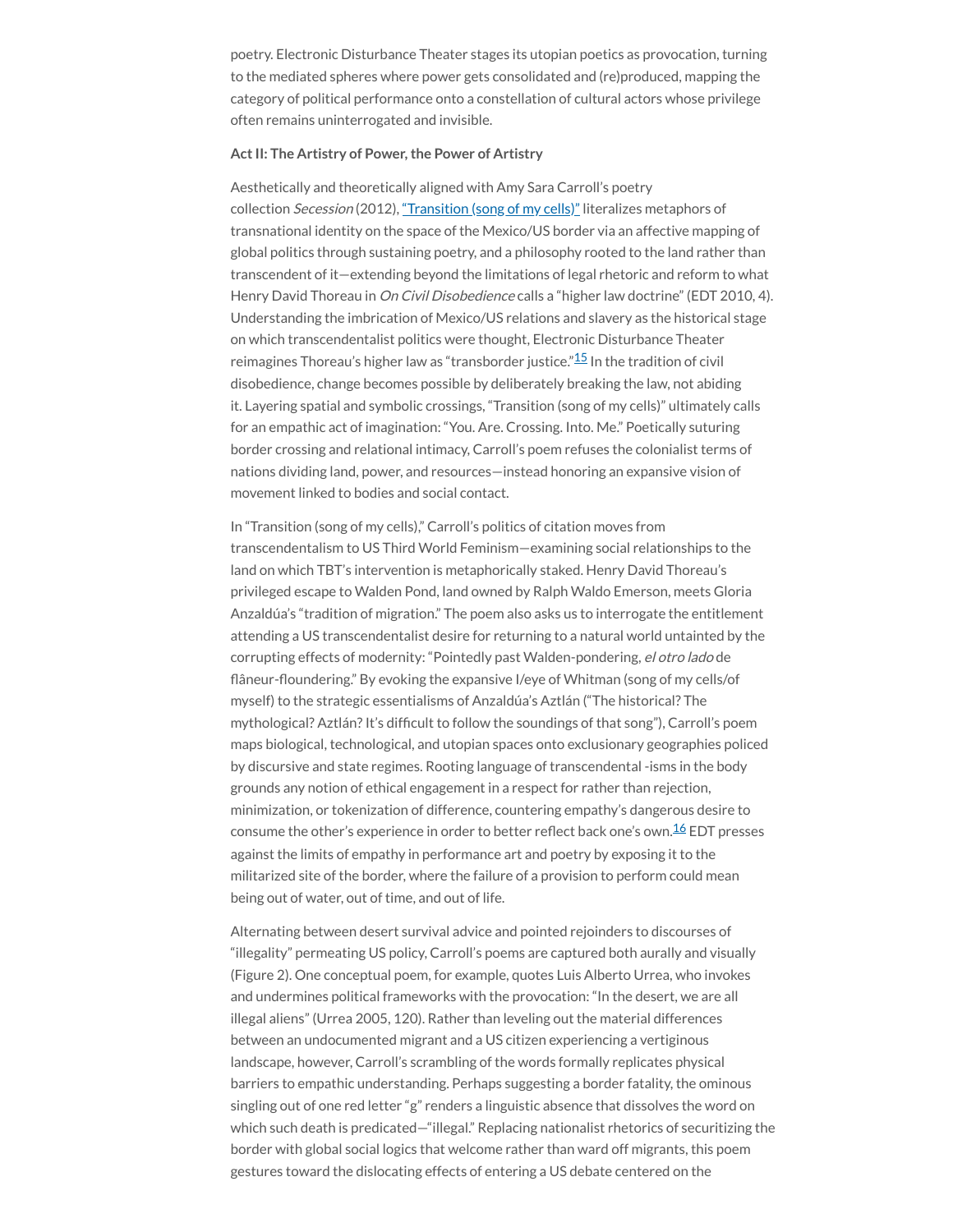devaluation of an entire group of people as outside the law and thus undeserving of survival in the desert.



Figure 2. Conceptual poem, following Luis Alberto Urrea's The Devil's Highway, by Amy Sara Carroll. Image courtesy of the artist.

A Fox News [report](http://video.foxnews.com/v/3955297/transborder-immigrant-tool/#sp=show-clips) in April 2011 on the Transborder Immigrant Tool comically pits Enrique Morones, Founder and Executive Director of the non-profit organization Border Angels, against Retired Army Colonel Al Rodriguez, who founded the hate group You Don't Speak for Me in 2006. You Don't Speak for Me is a coalition of "concerned Americans of Hispanic/Latino heritage, some first or second generation, others recent legal immigrants, who believe illegal immigration harms America."<sup>[17](#page-23-3)</sup> Morones explains that much like the humanitarian mission of Border Angels, TBT is meant to save lives, not aid and abet migration. Rodriguez, however, argues that the tool actively encourages illegality, insisting that anyone who has condoned illegal immigration should be "thrown in jail." Bolstering Rodriguez's position, the Fox News reporter's obsessive repetition of the discourse of illegality permeates the entire interview—twice in the first fifteen seconds, for example—operating as a covert placeholder for racialization. Rodriguez bespeaks a vested interest in the ongoing production of Americanness as white, and racial difference as "foreign." (The injunction for President Barack Obama to present his birth certificate points to this disturbing social reality. Moneymaking conspiracy theories that routinely question Obama's citizenship, so popular among Republican politicians, celebrity advocates such as Donald Trump, Harvard-educated New York Times bestselling author Jerome Corsi, journalists, and voting publics, allow people who do not want to be identified as bigots to hide behind the legal parameters of US citizenship.<sup>[18](#page-23-4)</sup>) The discursive divide between legal and illegal, then, tenuously links racialized bodies to overdetermined origins rather than actual social location and citizenship status. In short, the performance of illegality masks over material realities of migration. The artistry of power, or the aesthetic strategies of hegemonic political logics in legal, institutional, and social spaces, attempts to stabilize the constantly shifting terms of legality and citizenship through ongoing performances of the law as justifying white supremacist political and social practices.

Anxiously evoking the specter of illegality in a country of millions of undocumented migrants also bespeaks a disavowal of how global shifts in capitalist production create the conditions in which mass movement must be contextualized. Rodriguez wishes to distance himself from Morones through the language of citizenship: "I think this guy that you're talking to—I don't know where he comes from nor where he was born." Rodriguez self-identifies as American, whereas for him Morones—as a Mexican American—is not truly American, because "you don't follow the laws of the United States of America." As this Fox News report exemplifies, US voting publics equate a migration "threat" with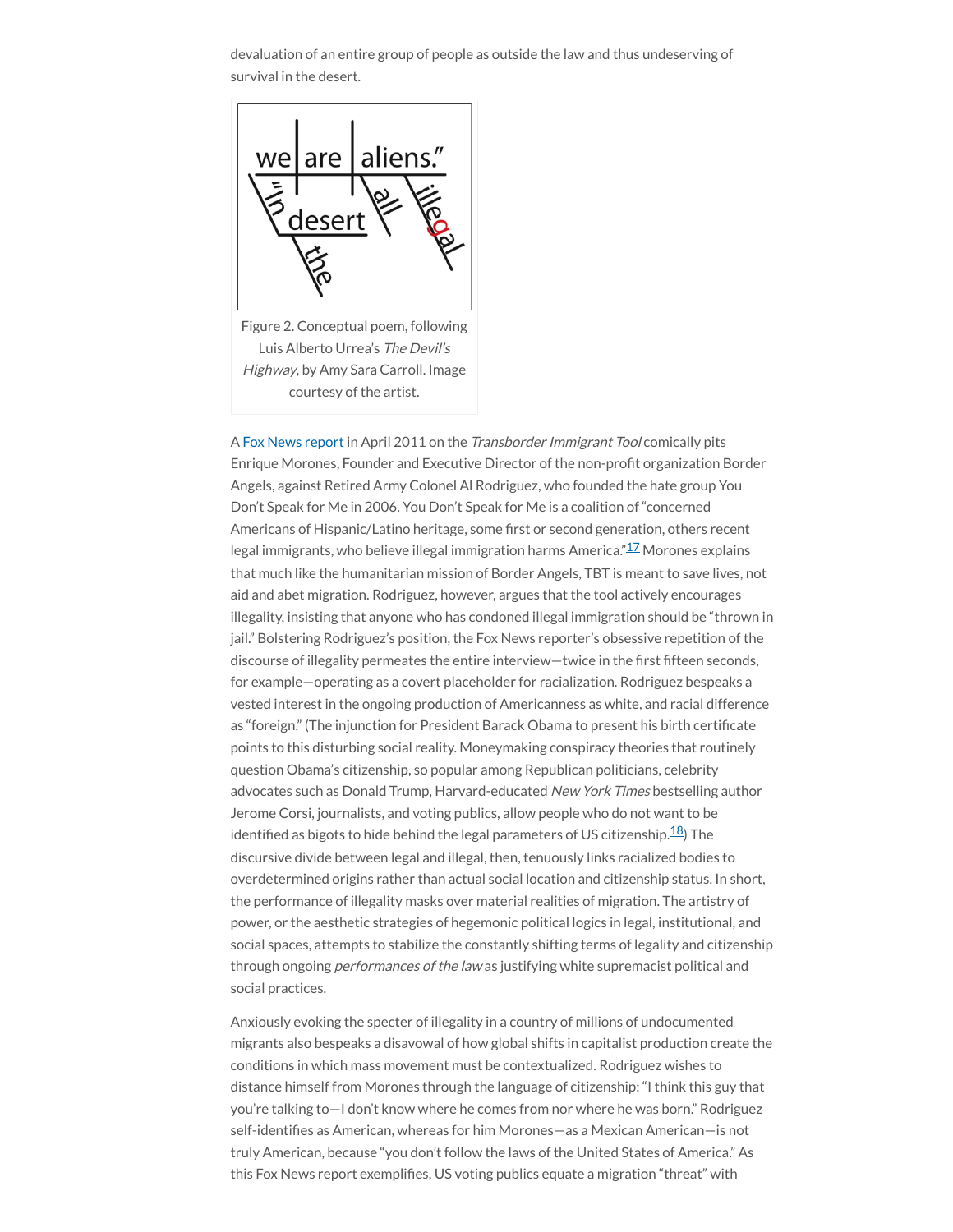racialized bodies, precisely by making whiteness the precondition for US citizenship. Yet, since whiteness also functions symbolically as a form of social capital, the perpetuation of white supremacy can hide behind the brownness of figures such as Rodriguez. In a socalled post-racial era that wields "colorblind" language to perpetuate institutional and interpersonal racism, the nationalistic language of Americanness polices the boundaries of race without explicitly invoking racialized difference. $^{19}$  $^{19}$  $^{19}$  In other words, xenophobic publics manage a racialized fear of brown skin by excluding it from the very concept of US belonging. What Claire Kim calls the "colorblind talk" of white liberalism obscures the fact of systemic group dominance (2000, 18), and as Hiram Perez writes, "colludes with institutionalized racism in vanishing, hence retrenching, white entitlement. It serves as the magician's assistant to whiteness's disappearing act" (2005, 187). Academics, anonymous online commenters, and policymakers collude in this "colorblind" racism by conflating illegality with racialized bodies.

Electronic Disturbance Theater calls attention to these performing publics, exposing their carefully produced aesthetic of Americanness. A digital archive of right-wing extremist reactions to the *Transborder Immigrant Tool*, documented in online forums and blogs,<sup>[20](#page-23-6)</sup> makes visible the overt xenophobia that the liberal-individualist frame seeks to elide, since it so often advocates a mass colorblindness in order to foreclose conversations about racism's ongoing violences. Covert and overt white supremacy persists, as with the far-right "race realists," whose American Renaissance journal has not surprisingly expressed outrage at the *Transborder Immigrant Tool* project.<sup>[21](#page-23-7)</sup> By applying pressure to the pulse of a xenophobic rhetoric that continually attempts to hide its racist cultural logics behind legal frameworks, EDT activates a performance not of the tool itself but of the discourse communities who receive it.

Overtly bigoted threats, which thinly veil white supremacist viewpoints in the official language of anti-immigration law, such as "I favor mining the border area" (qtd. in Goldstein 2010), are hard to miss. However, liberal responses to hate speech typically code racist responses as exceptions to the multicultural world order, rather than symptoms of its structural force. Many commenters react directly to the xenophobic views of other commenters as not only out of line but not with the times. By performatively shaming individual racists, the institutional perpetuation of white supremacy goes unchecked. One direct reaction to another commenter's fear of the tool using tax dollars to enable "illegal" immigration uses vitriol to fight xenophobia:

Anything that irritates Glen [sic.] Beck and his army of brain-dead followers is worth funding to the max! But aside from all that, "enabling" people to not die is hardly wasteful. If you're going to doom people to die in the desert, how is that any different from waiting for them with a sniper's rifle? But maybe that's more to your liking?(qtd. in Goldstein, 2010)

Particularly in an academic climate that touts post-identity politics, these comments signal the material force of racism in contemporary cultural production as anything but beyond, or "post-." And yet, a liberal discourse of shock alleviates commenters from unpacking their complicity in systemic logics that seek to exclude people from entering a country that was once their own, scapegoating Beck's cult-like following for a systemic problem in which liberals are also complicit. This exceptionalist desire for distance from US colonialism finds an easy outlet when social actors conflate online expressions of desire for justice with active and ongoing steps toward its enactment.

Anything but a post-race space, the Internet bespeaks the violent meeting point of neoliberalism and neoconservatism in a kind of willed blindness or desired sameness that both tout fictions of the post- in order to foreclose conversations about race. Online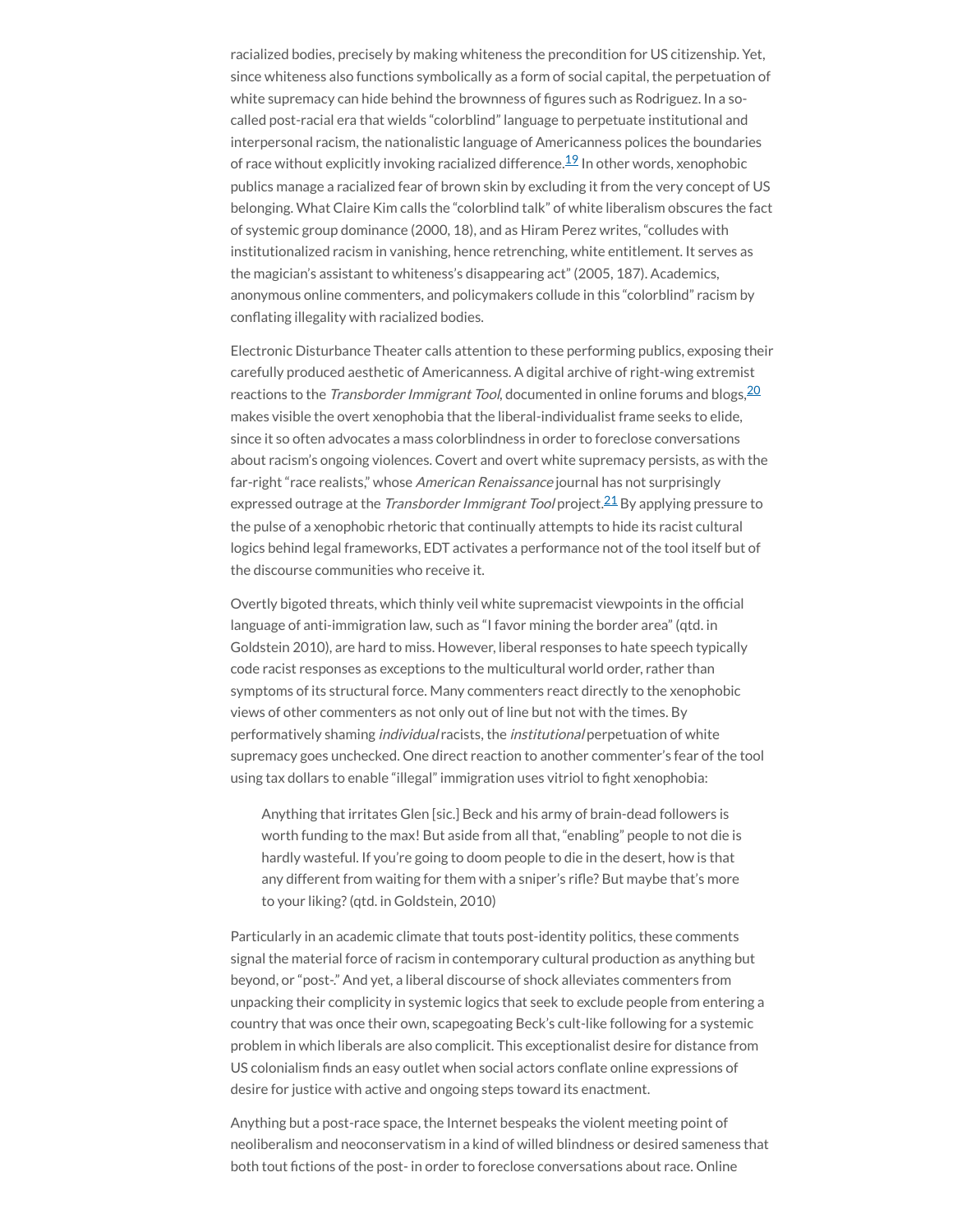networks generate viral processes of communal meaning-making, establishing the comment forum not as a unidirectional project of personal response to a given article but a collaborative space. While websites can be a particularly nasty breeding ground for discursive violence, due to the anonymity of actors, activist-oriented bloggers check the damage of Internet "trolls" for whom online harassment constitutes a destructive form of play. As Lisa Nakamura (2012) writes, "[u]ser-generated blogs that confront racism, sexism, and homophobia work against the impulse to forget or ignore racist 'trash talk' by preserving and archiving it using old and new media" (3). When colorblind rhetoric bars conversations about the violent material manifestations of racism, disclosure itself is a generative kind of work.

Taking seriously what Nakamura (2012) describes as media archives of "trash talk," Electronic Disturbance Theater makes online inundations of recreational race hatred part of the performance, turning enemies into actors in the tool's drama. The tool's perceived threat provokes publics into staging their animosity, as EDT members have been targets of hate mail and death threats. In order to provide accountability for hate speech, EDT maintains the practice of publicly posting hate mail they receive online under a tab titled "Flames" on TBT's homepage.<sup>[22](#page-23-8)</sup> The published "Flames" on TBT's website include names as well as email addresses, following the politics of making visible perpetrators of hate speech—although online personas can be difcult to link to realworld bodies. On March 10, 2010, for example, "gil baco" wrote: "Giving people who cross illegally into OUR country a free electronic PATHWAY to non-detection? YOU SON OF A BITCH. I strongly suggest that you and your piss-ant, gay colleagues in this outrage, pack up you [sic] belongings and families and do your work from the other side of the world." What is particularly striking about this threat is the sexual metaphors that underline its conception of the outlaw who can only be safely fringe when on the ideologicallydemarcated "other side of the world," which "gil" presumably figures as Mexico. Xenophobia and homophobia work hand-in-hand, as both threaten to deform the safely white, patriotic "American people," as if Mexico were not part of the Americas but a vast wasteland to which anyone's "gay colleagues" should be banished.

From EDT's archive of online bullying emerge patterns that echo the paradoxical coexistence and interdependence of colorblind rhetoric and a xenophobic imaginary that conflates national borders with the limits of racialized and sexualized identities. Xenophobic reactions to immigration debates immediately hold suspect the citizenship of all Latinxs, mirrored in the hate speech directed at EDT members, who were told to leave their teaching posts and go back to Mexico—imagined as the collective repository for badly behaving citizens. Moreover, the inassimilable production of difference read onto the group seems to exacerbate the nativist fear of the tool as threatening US social cohesion. The fear of having TBT operate on the ground, dramatized by the "Flames" archive, reveals something that already exists in the world—thoroughly gendered, racialized, and sexualized panics over permeable national borders.

This jingoistic anxiety often plays out in colorblind language that replaces explicit mentions of race with discourses of cultural and sexual pathology. In other words, the colorblind substitution of overtly racist biological discourses of race with the covertly racist language of cultural pathology relies heavily upon the scapegoating of "nonnormative" sexuality and gender expression. For example, Siobhan Somerville (2005) traces the persistence of colorblind language from the 1952 Immigration and Nationality Act (INA) into present immigration debates, exposing that: "Although the explicit language of race was losing legitimacy in the eye of the law as a means of excluding potential citizens, the language of sexual pathology and pollution became increasingly available for circumscribing the characteristics of the ideal citizen" (87). As Somerville makes clear,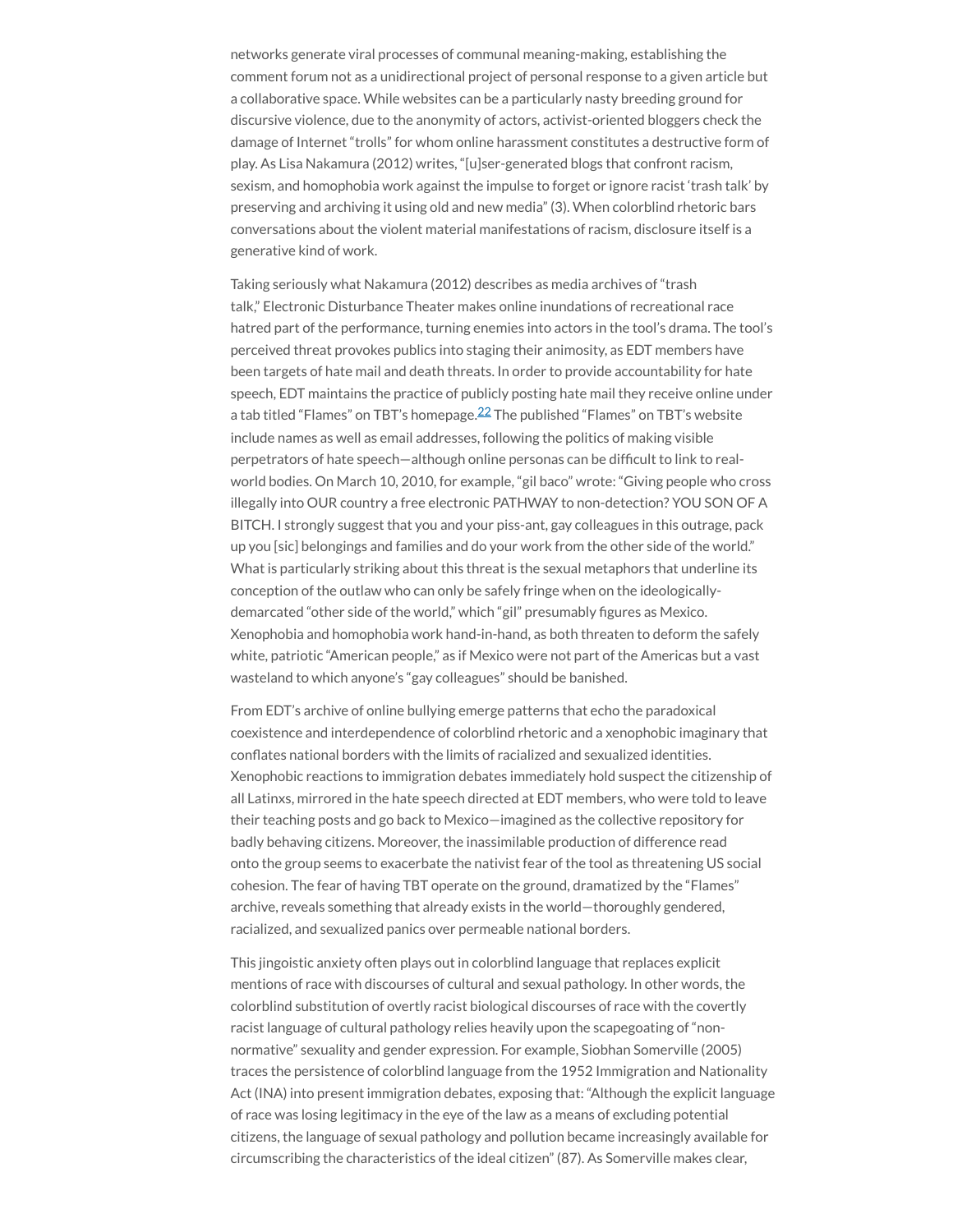immigration law deploys a thoroughly racialized form of queerness even, and especially, when it sees itself as deracinated.

The public performance of xenophobic hate has aesthetic value insofar as its logics gain recognition through repetition of a stylized set of formal motifs, namely the concealment of race hatred through the abjection of racialized queerness. Gender hatred—especially that directed at queer gender expression—becomes the scapegoat for nonetheless thoroughly racialized and sexualized ideas of nationhood itself. As Jessica Chapin (1998) explains, the Rio Grande/Río Bravo establishes the violent oppositions of "capital/labor, mind/body, cleanliness/dirt, white/brown, reason/instinct, First World/Third World, progress/backwardness, order/chaos, closed/open, and male/female" (409). The online flames anxiously rehearse these false binaries at every turn, notably shifting overt racism to misogyny and transphobia. In another message, "Bryan Prince" digitally shouts: "You fucking anti-American CUNT!!!!I hope you die the worse [sic] death possible you horrible, disgraceful BITCH! GET THE FUCK OUT OF THIS COUNTRY YOU WHORE!!!!" Here, the death threats seem entirely unrelated to EDT's work on the tool as such; instead, Prince's hatred, conceived in strictly gendered and sexualized terms, turns on his imagination of a non-conforming, impure, hypersexualized female body.

Figuring Mexico/US relations with violent metaphors of penetration at once marks Mexico with the feminine term and the threat of masculine aggression or border transgression metaphorized as sexual violation. These homophobic, transphobic, and xenophobic anxieties expressed in sexual terms recast the US as "victim" of unwanted incursions despite its histories of violently seizing Mexican land. US neoliberal policy colludes in global racial capitalism's ongoing legacies of imperialism, annexation, slavery, and genocide. In these responses, race hatred takes one form as sexual violence, which the digital space of "Flames" captures as part of what Cárdenas (2010b) calls its "long history of radical transparency." Extremist reactions to TBT, which view it as a concretized event in need of legal policing and control, expose the persistence of overt racism during a supposedly post-racial era in which the election of the nation's first Black president and the pervasiveness of social media both provide fodder for the myth of a deracinated, borderless world.

#### **ActIII: Staging Provisional Utopias**

By exposing the artistry of power, Electronic Disturbance Theater's Transborder Immigrant Tool offers a performance mode I call "queer provisionality," which repositions dominant identity in relationship to performance. Following Cathy Cohen (1997), I understand queerness not in strictly identitarian terms along the lines of gender expression and sexual orientation but as a shared relationship to power that creates alternative possibilities for inhabiting space, recognizing deviance as a socially-regulated category with liberatory potential. By imagining otherwise, queer provisionality generates a performance politics that throws into relief the hegemonic aesthetics of material and discursive boundary-building. Poetic visions of utopia meet dystopian material realities of white supremacy, mass detention and incarceration, border surveillance, and domestic hyperpolicing. Queer provisionality characterizes Electronic Disturbance Theater's offering of a performance mode that balances, precisely by clashing, utopian visions of justice with the material weight of real and symbolic borders.

Electronic Disturbance Theater builds its performance around the instability of political and institutional actors, fostering public debate. As a communication device, after all, the mobile phone amplifies the voices of transmitter and receiver. Based on the 1960s model of the "happening" pioneered by Allan Kaprow, who famously declared that "[e]ven when things have gone 'wrong,' something far more 'right,' more revelatory, has many times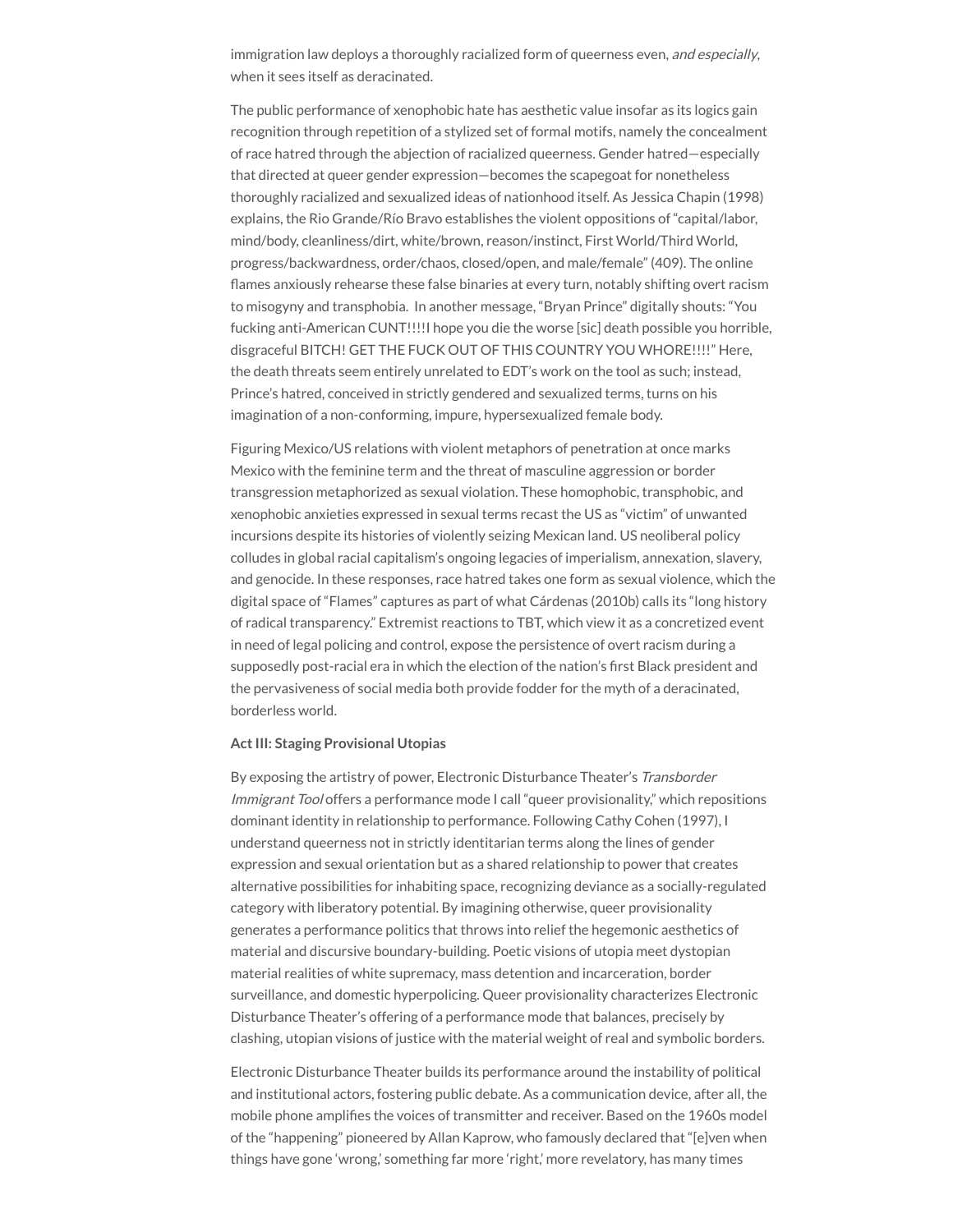emerged" (2003, 86), the productivity of provisionality emerges from Kaprow's revolutionizing of the notion of art as a temporal experience open to failure. $^{23}$  $^{23}$  $^{23}$  Extending this trajectory, J. Jack Halberstam's The Queer Art of Failure (2011) suggests that failure's resistance to performing within existing models of success actually carves out a space for imagining, and creatively inhabiting, other ways to be in the world. As Halberstam contends, unmastery—as a manifestation of the queer art of failure—refuses legibility within hegemonic frameworks of desire. Understanding the tool as a specifically performance-based mode of queer failure helps unlock the implications of its provisional technology, shifting the conversation from capitalist functionality and productivity to the political work of utopian poetry.

The tool's illegibility as a provision must be read in tandem with its illegibility as queer. While it may not seem obvious to link queerness and TBT, doing so extends definitions of political activism to digital and fantasy spaces by reconceptualizing assumptions about the body while never simply romanticizing technology—a central intervention of EDT member Micha Cárdenas's critical writings and performance art. Cárdenas's theory of the "transreal" describes an expansive space between fiction and non-fiction, the virtual and the real. Rather than conceiving of digital and fantasy spaces as escapist, the transreal reflects how fantasies shape everyday life, locating possibilities for self-transformation in shifting sites of identity production—a multi-dimensional becoming linked to the figure of the prototype, which Cárdenas in "Becoming Dragon" (2010) defines as being "between a model and an actual implementation." A prototype, as a tentative sample, actualizes some of its properties in the process of realizing itself, but remains provisional and subject to change. Building on Cárdenas's important theorization of the transreal, queer provisionality turns the notion of identity-as-process toward hegemonic social actors whose politics often masquerade as fixed, inflexible, and timeless. By provoking the aesthetic strategies of dominant ways of understanding racialization, gender, and sexuality, queer provisionality exposes power as contradictory, unstable, and reactionary to shifting economic conditions and social demands.

The utopian vision of the project's poetry puts pressure on teleological models of change. Yet, short- and long-term strategies remain vital in the struggle for justice: utopian visions of social transformation need not be seen as oppositional to present-based mobilization around reform and resource redistribution. The critical resurgence of utopianism in queer theory counters popular logics of anti-relational hopelessness not tenable for communities mobilizing on the ground to end heteropatriarchal white supremacy's machinations, such as mass deportation, detention, and incarceration.<sup>[24](#page-23-10)</sup> I thus follow Kristie Soares (2014) in arguing for the necessity of utopian visions and daily acts of resilience in dialectical relation as a framework for any movement toward transformative politics. As she writes, "thinkers who look at only one half of the equation—either only at resistance or only at creation—are putting queer activism in a precarious place: a nonplace" (122). Soares reads José Muñoz's Cruising Utopia (2009) alongside his earlier work, *Disidentifications* (1999), which theorizes how social actors recycle oppressive representational frames as modes of empowerment in daily struggle and cultural production. Queer provisionality plays on the double meaning of provisional—as an unfinished draft or something in process pending confirmation, but also as something tangible to aid movement through (un)inhabitable geographies just in case. Its existence as a prototype holds in tension the notion of the provision, as a form of material or spiritual sustenance to bring with you on a journey, and provisionality, a way of acting in the world toward visions of justice without fixing boundaries on what that can or should look like in the future.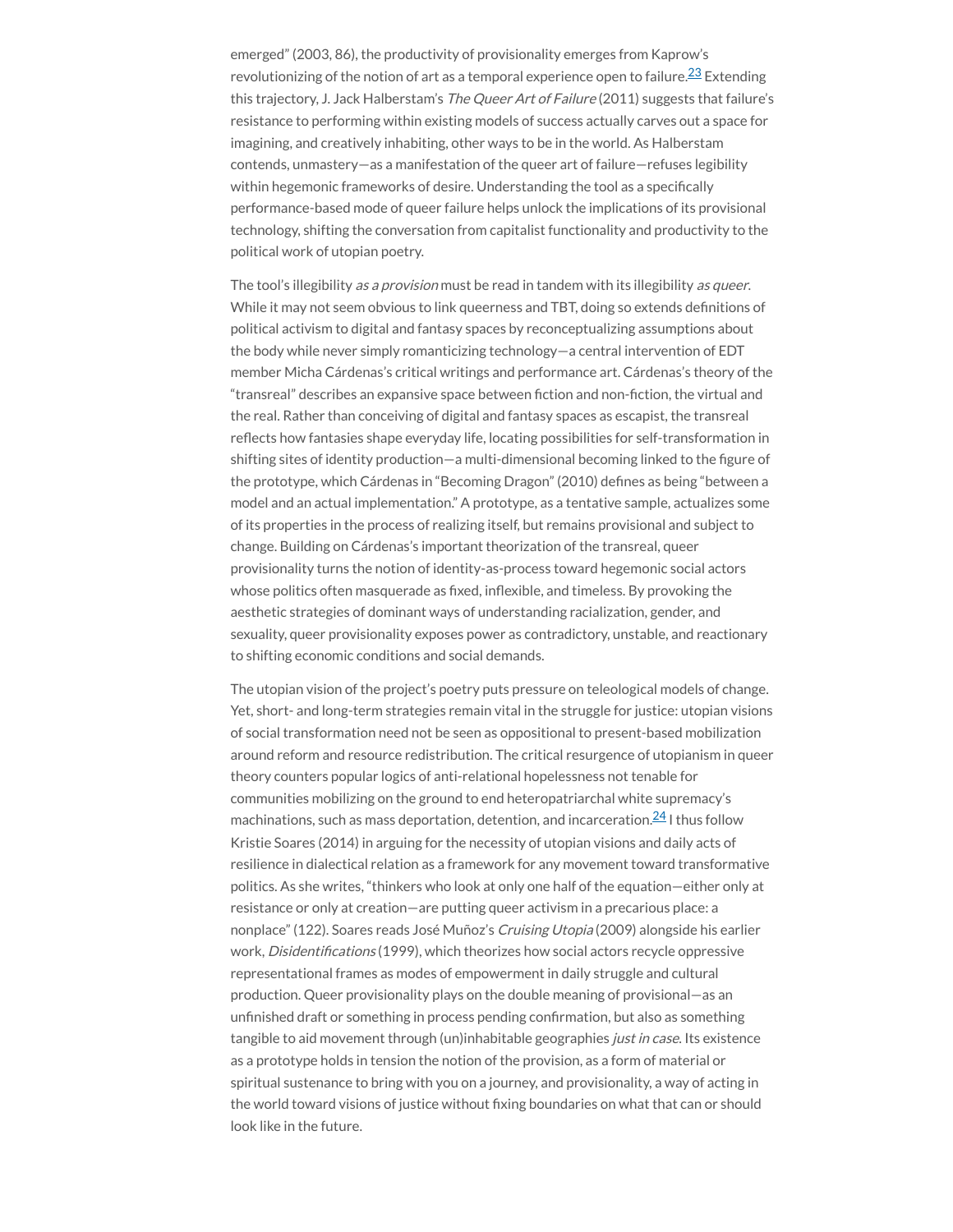Queer provisionality is both a political tool and performance method situated between the provision and the provisional, the real and the virtual, hypervisibility and illegibility. The distinctively future-oriented reach of provisionality as a utopian gesture meets the materiality of the provision. In negotiating these spaces Electronic Disturbance Theater imagines what it would look like to live in a world where dignity and humanity get counted within the parameters of immigration and human rights discourse; alternative forms of social life have always existed in the face of power's attempt to selectively define humanity. Queer provisionality pushes the boundary of what an ethics of dissent can delineate, gesturing toward a utopian vision of political reality rooted in selfdetermination. At the same time, by strategically wielding the language of rights (e.g. "Migration is a Human Right") queer provisionality understands that agency can circulate within oppressive regimes without being ideologically circumscribed by structural limits. While critiquing the capitalist and globalist logics underlying rights-based discourses, the provision- of provisionality holds in tension the need to navigate within power structures as a matter of survival, not false consciousness.

Aware of the "unique structure of state violence and social emancipation" (Reddy 2011, 37), queer provisionality tactically summons the law, as in provisions made to law. However, in presently enacting visions of justice not legible within existing legal and cultural parameters, queer provisionality sees the utopian as a key tool for social change while remaining attentive to the structurally produced traumas of border violence and policing. The force of Electronic Disturbance Theater's performance lies in its deliberate provocation of the artistry of power, or the aestheticized rehearsal of contradictory political logics as performance. This poetic provocation shifts the terms for understanding performance in relationship to social identities and institutional power; the tool's generative failures expose power's shifting and unstable technologies of coercion and control.

Bridging the significance of both abolitionist artistry and legal reform as part of grassroots movements for social justice, queer provisionality finds spaces to work within the law while challenging its limits. Even though artistic practice sometimes seems extraneous to the daily demands of organizing work, its space to imagine can create material change in the long and ongoing struggle. Both the poetry and the tool itself remain prototypes, models for a more just world around which organizers have been mobilizing for centuries —yet their provisionality manifests real effects. While replacing border violence with border abolition remains an active hope, Robin D. G. Kelley's Freedom Dreams (2002) reminds us that: "Struggle is par for the course when our dreams go into action. But unless we have the space to imagine and a vision of what it means fully to realize our humanity, all the protests and demonstrations in the world won't bring about our liberation" (198). Poetry alone cannot change the violent fact of the border, but its *space to imagine* exists alongside on-the-ground activism. Volunteers at No More Deaths, for example, often draw pictures on their water bottles because people crossing the border understand that the Border Patrol might poison the water, but would not make art. Refusing to either romanticize or minimize the work poetry does in the world, EDT's generative failures remind us that the site of cultural change can never be limited to the legal sphere, for transformational work must dismantle existing legal frameworks rather than recapitulate them. Social action cannot happen only at the level of the law; it must take hold of the powerful social ideas that shape perception. Queer networks of creative solidarity concretize alternative visions of reality that sustain social justice struggles.

#### **Epilogue: Sustaining Queer Provisions**

An abolitionist ethos, as I have argued, need not be pitted against strategic mobilization within the sphere of politics, despite the fact that legal frameworks often authorize the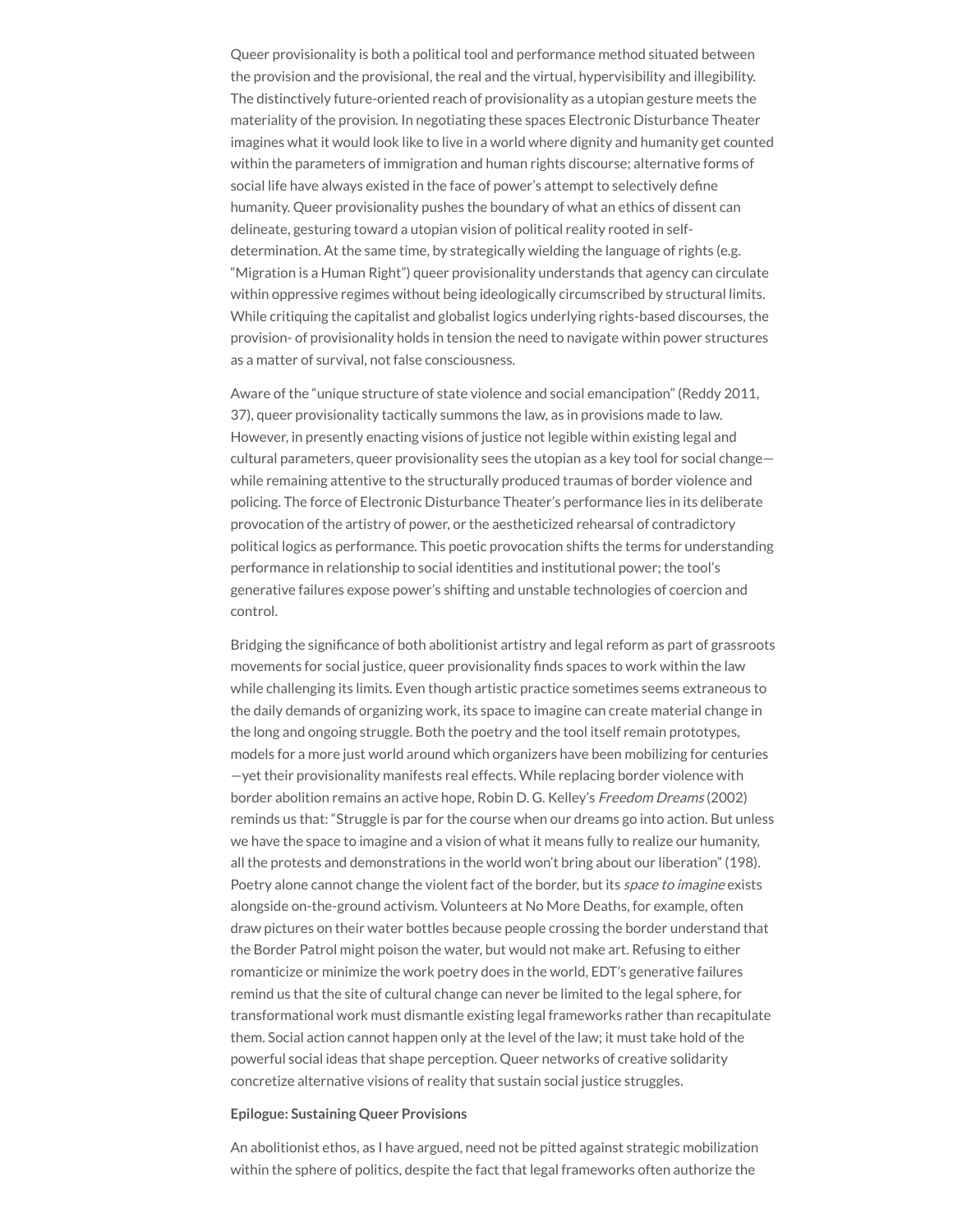violent production of disciplined subjects who mirror the hegemonic status quo. Yet, queer theory's anti-disciplinary anarchist refusal of institutional frameworks of legibility and recognition can and does coexist within the very institutions from which most do not have the privilege to claim freedom. Electronic Disturbance Theater's performance mode, what I have termed queer provisionality, reveals the inextricability of practice and theory, and provocatively circles theory back on itself, testing its own limitations against the weight of embodied existence. The *Transborder Immigrant Tool*, in sum, lays bare the possibilities of consciousness-raising art, but also the stakes of theory that stops short of praxis—complicating the opposition between radical paradigm shifts and legal reform.

The Transborder Immigrant Tool (proto)typifies queer provisionality's deliberate contradiction as an in/operable tool. Gaining its force from a refusal of binaristic formulations of instrumental/ornamental, rights/utopia, or effective/expressive, the tool's generative failures open up zones of ambiguity at the crossroads of form and technology. While conversations about technology are often mired in functionality and productivity, EDT's technological short-circuits foreground poetry as the productive technology. Instead of staging its intervention in hypothetical desert-crossing, the performance makes visible the artistry of power. As a result, the tool challenges immigration and human rights discourses without posing a solution that ventriloquizes the voices of migrant communities.

Capturing the production of bellicose nationalism in an archive of legal charges, FBI investigations, online comment forums, and viral media frenzy, Electronic Disturbance Theater activates as a political space of possibility something new: queer provisionality makes room for abolitionist demands and passionate dialogue in its generative, while dangerous, illegibility within teleological models of art and activism. Instead, it sees digital and imaginative spaces as vital material realities. The poetic texture of the provision cleaved to the staging of public debate locates the *Transborder Immigrant Tool* in multiple spaces of border- and reality-crossing. Utopian visions of global fellowship encounter archives of digitized hate, but EDT holds out hope as/for transformation: the dissolution of il/legality that frames discourses on migration. Ultimately, the media uproar surrounding the *Transborder Immigrant Tool* points to the inextricability of poetry from policy, art from activism.

#### **Sources**

Archibold, Randal C. "US Plans Border 'Surge' Against Any Drug Wars." New York Times, 7 January 2009. http://www.nytimes.com/2009/01/08/us/08chertoff.html? r=1 (accessed 6 July 2011).

Amoore, Louise and Alexandra Hall. "Border Theatre: On the Arts of Security and Resistance." Cultural Geographies 17, no. 3 (2010): 299–319.

Anzaldúa, Gloria. Borderlands/La Frontera: The New Mestiza. San Francisco: Aunt Lute, 1987.

Anzaldúa, Gloria, ed. Making Face, Making Soul/Haciendo Caras: Creative and Critical Perspectives by Feminists of Color. San Francisco: Aunt Lute, 1995.

Beauchamp, Toby. "Artful Concealment and Strategic Visibility: Transgender Bodies and US State Surveillance After 9/11." Surveillance and Society 6, no. 4 (2009): 356–366.

Bird, Lawrence. "Global Positioning: An Interview with Ricardo Dominguez." Furtherfield, 15 October 2011. http://www.furtherfield.org/features/global-positioning-interviewricardo-dominguez (accessed 7 September 2014).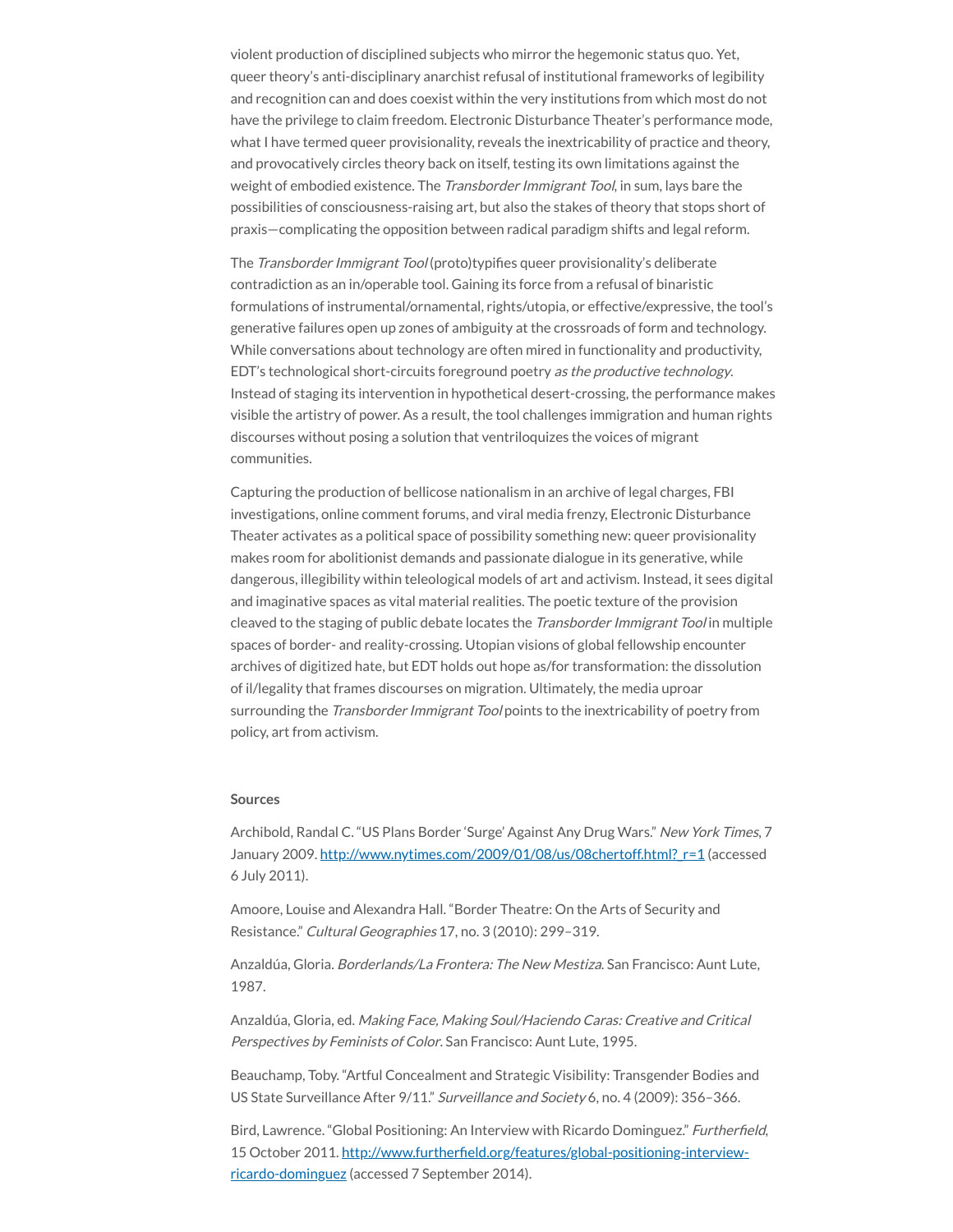Bonilla-Silva, Eduardo. Racism Without Racists: Color Blind Racism and the Persistence of Racial Inequality in the United States. Second Ed. Lanham, MD: Rowman & Littlefield, 2006.

Bonilla-Silva, Eduardo and Dietrich David. "The Sweet Enchantment of Color-blind Racism in Obamerica." The ANNALS of the American Academy of Political and Social Science 634, no. 1 (2011): 190–206.

Cárdenas, Micha. "Becoming Dragon: A Transversal Technology Study." In Code Drift: Essays in Critical Digital Studies, eds. Arthur and Marilouise Kroker. 29 April 2010a. [www.ctheory.net/articles.aspx?id=639.](http://www.ctheory.net/articles.aspx?id=639)

Cárdenas, Micha. "Call for Accountability and the Criminalization of Research." Transreal Blog. 2010b. [http://transreal.org/bang-lab-edt-update-call-for-accountability-and-the](http://transreal.org/bang-lab-edt-update-call-for-accountability-and-the-criminalization-of-research/)criminalization-of-research/ (accessed 22 February 2014).

Cárdenas, Micha. "I am Transreal: a reflection on/of Becoming Dragon." In Gender Outlaws: The Next Generation, eds. Kate Bornstein and S. Bear Bergman. Berkeley: Seal Press, 2010c. 116–121.

Cárdenas, Micha. "No Borders Struggles: The Electronic Disturbance Theatre 2.0." Digimag 62, March 2011. [http://www.digicult.it/digimag/issue-062/no-borders](http://www.digicult.it/digimag/issue-062/no-borders-struggles-the-electronic-disturbance-)struggles-the-electronic-disturbance-theatre-2-0/ (accessed 6 September 2014).

Cárdenas, Micha with Elle Mehrmand, Amy Sara Carroll, Ricardo Dominguez, Brian Holmes, James Morgan, Allucquére Rosanne Stone, and Stelarc. The Transreal Political Aesthetics of Crossing Realities, eds. Zach Blas and Wolfgang Schirmacher. New York: Atropos Press, 2012.

Cárdenas, Micha and Barbara Fornssler. Trans Desire/Affective Cyborgs, ed. Wolfgang Schirmacher. New York: Atropos Press, 2010d.

Carroll, Amy Sara. "Incumbent upon Recombinant Hope: EDT's Strike a Site, Strike a Pose." TDR: The Drama Review 47, no. 2 (2003): 145–50.

Carroll, Amy Sara. Secession. San Diego: Hyperbole Books, 2012.

Certeau, Michel de. The Practice of Everyday Life. Trans. Steven Rendall. Berkeley: UC Press, 1984.

Chapin, Jessica. "Closing America's 'Back Door.'" GLQ: A Journal of Lesbian and Gay Studies 4, no. 3 (1998): 403–422.

Cohen, Cathy. "Punks, Bulldaggers, and Welfare Queens: The Radical Potential of Queer Politics?" GLQ: A Journal of Lesbian and Gay Studies 3 (1997): 437–65.

Corsi, Jerome. Where's the Birth Certificate?: The Case that Barack Obama is not Eligible to be President. Washington, DC: WND Books, 2011.

Critical Art Ensemble. Electronic Civil Disobedience: and Other Unpopular Ideas. Brooklyn: Autonomedia, 1996.

Critical Art Ensemble with Jon McKenzie and Rebecca Schneider. "Critical Art Ensemble Tactical Media Practitioners: An Interview." TDR: The Drama Review 44, no. 4 (Winter 2000): 136–150.

Dominguez, Ricardo. "Electronic Civil Disobedience: Inventing the Future of Online Agitprop Theater." PMLA: Publications of the Modern Language Association of America 124, no. 5 (2009): 1806–12.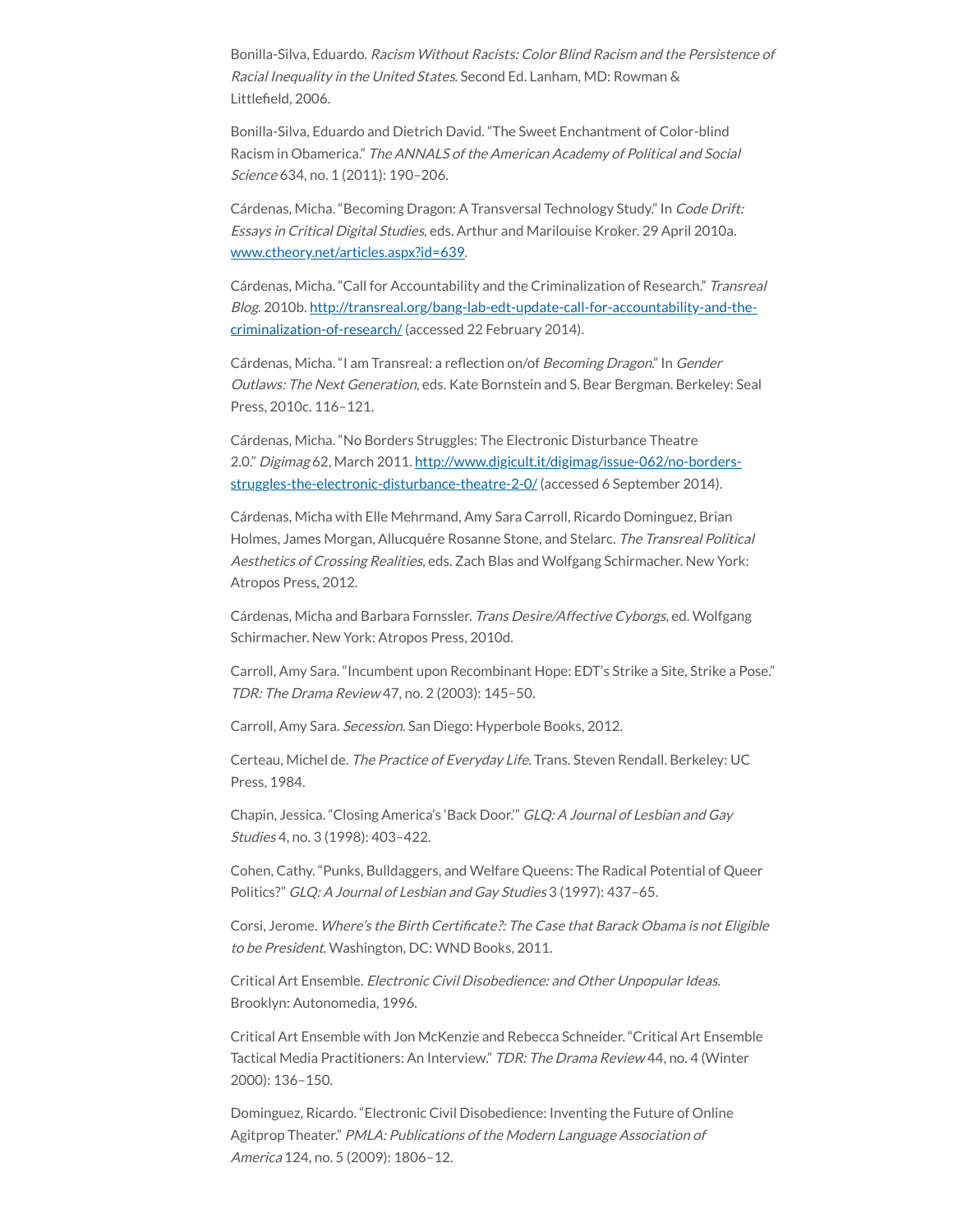Dominguez, Ricardo. "Electronic Civil Disobedience Post-9/11." Third Text 22, no. 5 (2008): 661–70.

Dunbar, Alex. "Follow The GPS, Ése: The Transborder Immigrant Tool Helps Mexicans Cross Over Safely." Vice Magazine (November 2009): 1–3.

Edelman, Lee. No Future: Queer Theory and the Death Drive. Durham, NC: Duke UP, 2004.

Electronic Disturbance Theater/b.a.n.g. lab. Sustenance: A Play for All Trans [] Borders. New York City: Printed Matter, 2010.

Enríquez-Loya, Aydé. "Interview with Dominguez and Carroll on Sustenance." Vandal: <sup>a</sup> literary/art journal for transformative social change 2, no. 1 (2011): 64–72.

Fregoso, Rosa Linda. meXicana Encounters: The Making of Social Identities on the Borderlands. Berkeley: UC Press, 2003.

Frey, John Carlos. "Cruelty on the Border." Salon Media Group, Inc., 20 July 2012. [http://www.salon.com/2012/07/20/cruelty\\_on\\_the\\_border/](http://www.salon.com/2012/07/20/cruelty_on_the_border/) (accessed 9 September 2014).

Fuentes, Marcela A., Diana Taylor, José Muñoz, André Lepecki, Jill Lane, and Silvia Spitta. In the Event of Performance: Media, Embodiment, and Politics in the Americas. Dissertation Abstracts International. 69-08. Thesis (Ph.D.), New York University, 2008.

Fusco, Coco. "On-Line Simulations/Real-Life Politics: A Discussion with Ricardo Dominguez on Staging Virtual Theatre." TDR: The Drama Review 47, no. 2 (2003): 151– 62.

Gharavi, Maryam Monalisa. "Transgressing Virtual Geographies." darkmatter, 27 July 2011. [http://www.darkmatter101.org/site/2011/07/27/transgressing-virtual](http://www.darkmatter101.org/site/2011/07/27/transgressing-virtual-geographies/)geographies/ (accessed 7 September 2014).

Golash-Boza, Tanya. Due Process Denied: Detentions and Deportations in the United States. New York: Routledge, 2012.

Golash-Boza, Tanya. Immigration Nation: Raids, Detentions, and Deportations in Post-9/11 America. Boulder, CO: Paradigm, 2012.

Goldstein, Evan R. "Digitally Incorrect." Chronicle of Higher Education 57, no. 7, 3 October 2010. <http://chronicle.com/article/Digitally-Incorrect/124649/> (accessed 9 July 2011).

Halberstam, J. Jack. The Queer Art of Failure. Durham: Duke UP, 2011.

Hall, Alexandra. "Border Theatre: On the Arts of Security and Resistance." Cultural Geographies 17, no. 3 (2010): 299–319.

Hernández, David Manuel. "Pursuant to Deportation: Latinos and Immigrant Detention." Latino Studies 6 (2008): 35–63.

Hesford, Wendy. Spectacular Rhetorics: Human Rights Visions, Recognitions, Feminisms. Durham: Duke UP, 2011.

Jameson, Fredric. Archaeologies of the Future: The Desire Called Utopia and Other Science Fictions. New York: Verso, 2005.

Kaplan, Caren. "Precision Targets: GPS and the Militarization of US Consumer Identity." American Quarterly 58, no. 3 (2006): 693–714.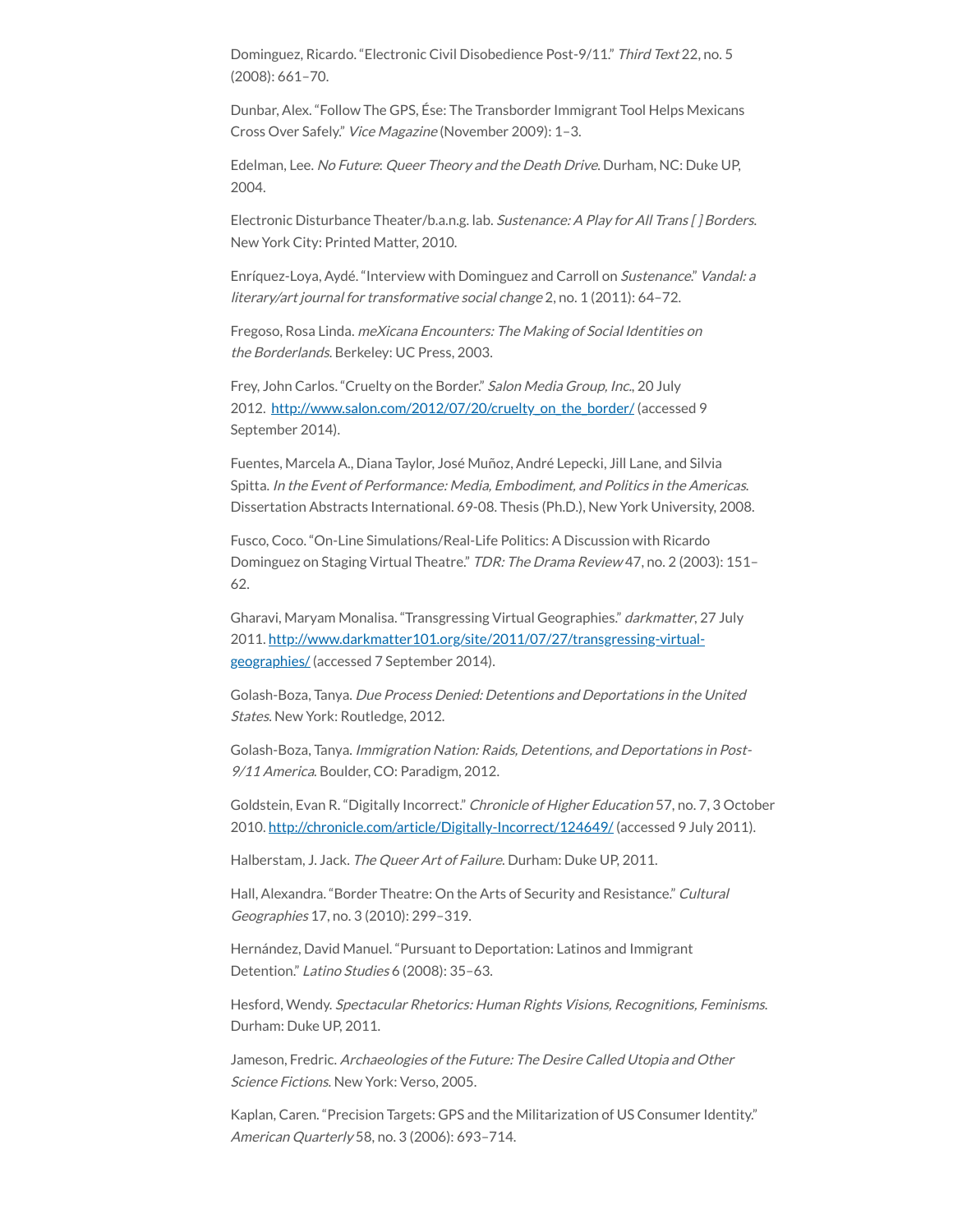Kaprow, Allan. "'Happenings' in the New York Scene." In The New Media Reader, eds. Noah Wardrip-Fruin and Nick Montfort. Cambridge, MA: MIT Press, 2003.

Keating, AnaLouise. "'I'm a Citizen of the Universe': Gloria Anzaldúa's Spiritual Activism as Catalyst for Social Change." Feminist Studies 34, no. ½, The Chicana Studies Issue (Spring/Summer 2008): 53–69.

Kelley, Robin D. G. Freedom Dreams: The Black Radical Imagination. Boston: Beacon Press, 2002.

Kim, Claire. Bitter Fruit: The Politics of Black-Korean Conflict in New York City. New Haven, London: Yale UP, 2000.

Lima, Lázaro. The Latino Body: Crisis Identities in American Literary and Cultural Memory. New York: NYU Press, 2007.

Lorde, Audre. Sister Outsider: Essays and Speeches by Audre Lorde. Berkeley: Crossing Press, 1984.

Luibhéid, Eithne. Entry Denied: Controlling Sexuality At The Border. Minneapolis, London: University of Minnesota Press, 2002.

Luibhéid, Eithne. "Queer/Migration: An Unruly Body of Scholarship." GLQ: A Journal of Lesbian and Gay Studies 14, no. 2–3 (2008a): 169–190.

Luibhéid, Eithne. "Sexuality, Migration, and the Shifting Line between Legal and Illegal Status." GLQ: A Journal of Lesbian and Gay Studies 14, no. 2–3 (2008b): 289–315.

Marosi, Richard, Cindy Carcamo, and Molly Hennessy-Fiske. "Is the Border Secure?" Los Angeles Times, 10 March 2013.

Moraga, Cherríe and Gloria Anzaldúa, eds. This Bridge Called My Back: Writings by Radical Women of Color. Foreword by Toni Cade Bambara. New York: Kitchen Table/Women of Color Press, 1984.

Moreno, Carolina. "Border Crossing Deaths More Common As Illegal Immigration Declines." Huffington Post, 17 March 2013.

Muñoz, José Esteban. Cruising Utopia: The Then and There of Queer Futurity. New York: NYU Press, 2009.

Muñoz, José Esteban. Disidentifications: Queers of Color and the Performance of Politics. Minneapolis, London: University of Minnesota Press, 1999.

Nakamura, Lisa. "'It's a Nigger in Here! Kill the Nigger!': User-Generated Media Campaigns Against Racism, Sexism, and Homophobia in Digital Games." In Media Studies Futures, ed. Kelly Gates. Oxford: Blackwell, 2012. 1–15.

Nevins, Joseph. Operation Gatekeeper: The Rise of the "Illegal Alien" and the Making of the US-Mexico Boundary. New York: Routledge, 2002.

"O Tempora, O Mores!" American Renaissance 21, no. 2 (2010): 13–16.

Perez, Hiram. "You Can Have My Brown Body and Eat It, Too!" What's Queer About Queer Studies Now? Ed. David L. Eng, Judith Halberstam, and José Esteban Muñoz. Special issue of Social Text 84–85 (Fall/Winter 2005): 171–192.

Puar, Jasbir and Amit Rai. "Monster, Terrorist, Fag: The War on Terror and the Production of Docile Patriots." Social Text 20, no. 3 (Fall 2002): 117–148.

Raley, Rita. Tactical Media. Minneapolis, London: University of Minnesota Press, 2009.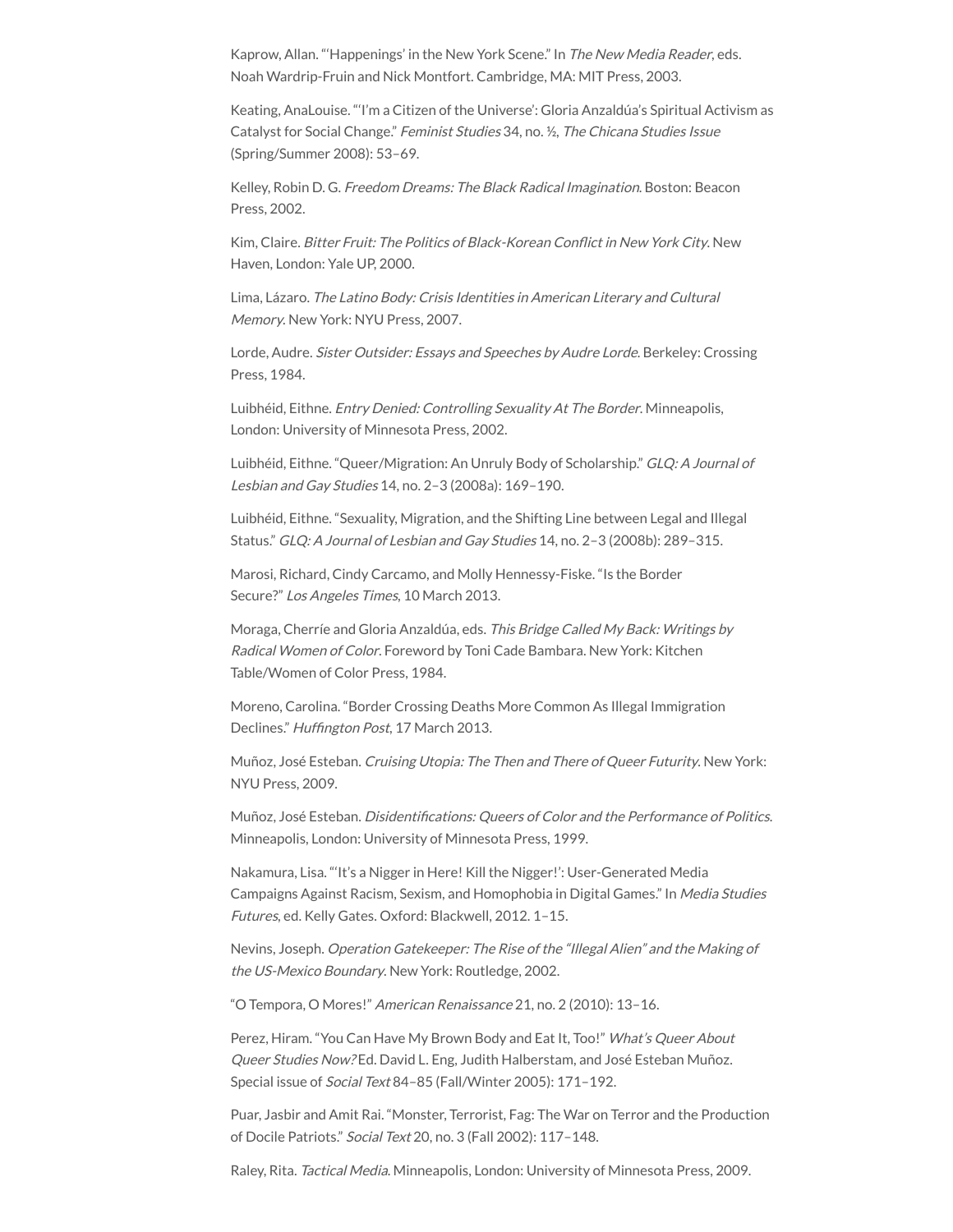Reddy, Chandan. Freedom with Violence: Race, Sexuality, and the US State. Durham: Duke UP, 2011.

Rivera-Servera, Ramón H. Performing Queer Latinidad: Dance, Sexuality, Politics. Ann Arbor: University of Michigan Press, 2012.

Saldívar, José David. Border Matters: Remapping American Cultural Studies. Berkeley: UC Press, 1997.

Sandoval, Chela. Methodology of the Oppressed. Minneapolis: U Minnesota Press, 2000.

Soares, Kristie. "The Political Implications of Playing Hopefully: A Negotiation of the Present and the Utopic in Queer Theory." In The Un/Making of Latina/o: Citizenship: Culture, Politics, and Aesthetics, eds. Ellie Hernandez and Eliza Rodriguez y Gibson. New York: Palgrave Macmillan, 2014. 121–144.

Somerville Siobhan. "Sexual Aliens and the Racialized State: A Queer Reading of the 1952 US Immigration and Nationality Act." In Queer Migrations: Sexuality, US Citizenship, and Border Crossings, eds. Eithne Luibhéid and Lionel Cantú Jr. Minneapolis: University of Minnesota Press, 2005. 75–91.

Spade, Dean. "Intersectional Resistance and Law Reform." Intersectionality: Theorizing Power, Empowering Theory, eds. Sumi Cho, Kimberlé Williams Crenshaw, and Leslie McCall. Special issue of Signs 38, no. 4 (Summer 2013): 1031–1055.

Stalbaum, Brett. Transborder Immigrant Tool: Current State of Affairs. Conference on "Mapping Place: GIS and the Spatial Humanities." Interdisciplinary Humanities Center. University of California, Santa Barbara. 26 February 2011.

Su, Eleanor Yang. "Activist' UCSD Professor Facing Unusual Scrutiny." The San Diego Union-Tribune, 6 April 2010.

"There's an App for That?: Technology to Help Illegals Cross the Border." [Video.FoxNews.com](http://video.foxnews.com/), 29 April 2011. [http://video.foxnews.com/v/3955297/transborder](http://video.foxnews.com/v/3955297/transborder-immigrant-tool)immigrant-tool (accessed 6 September 2014).

Urrea, Luis Alberto. The Devil's Highway: A True Story. New York: Back Bay Books, 2005.

Warren, Louis. "The Art of Crossing Borders: Migrant Rights and Academic Freedom." Boom: A Journal of California 1, no. 4 (Winter 2011): 26–30.

#### <span id="page-21-0"></span>**Notes**

## **Notes**

- <span id="page-21-2"></span><span id="page-21-1"></span>1. Beck played an excerpt of the video poem of "Transition (song of my cells)," codesigned by poet Amy Sara Carroll with Ricardo Dominguez, Elle Mehrmand, and Micha Cárdenas, the latter of whose voice is featured reciting Carroll's poetry. This video has been featured in various performance venues and is available for viewing on Vimeo: <http://vimeo.com/6109723> (accessed 30 October 2014).
- <span id="page-21-3"></span>2. Developers can download and install Walkingtools software at: <http://www.walkingtools.net/> (accessed 30 October 2014).
- 3. EDT archived the Beck footage here: <http://www.walkingtools.net/?p=537> (accessed 23 October 2014). **P**
- 4. See, for example, the artwork designed by Alfredo Burgos, Pablo Alvarado, and other artists in solidarity with the "No Papers, No Fear" Ride for Justice through the South,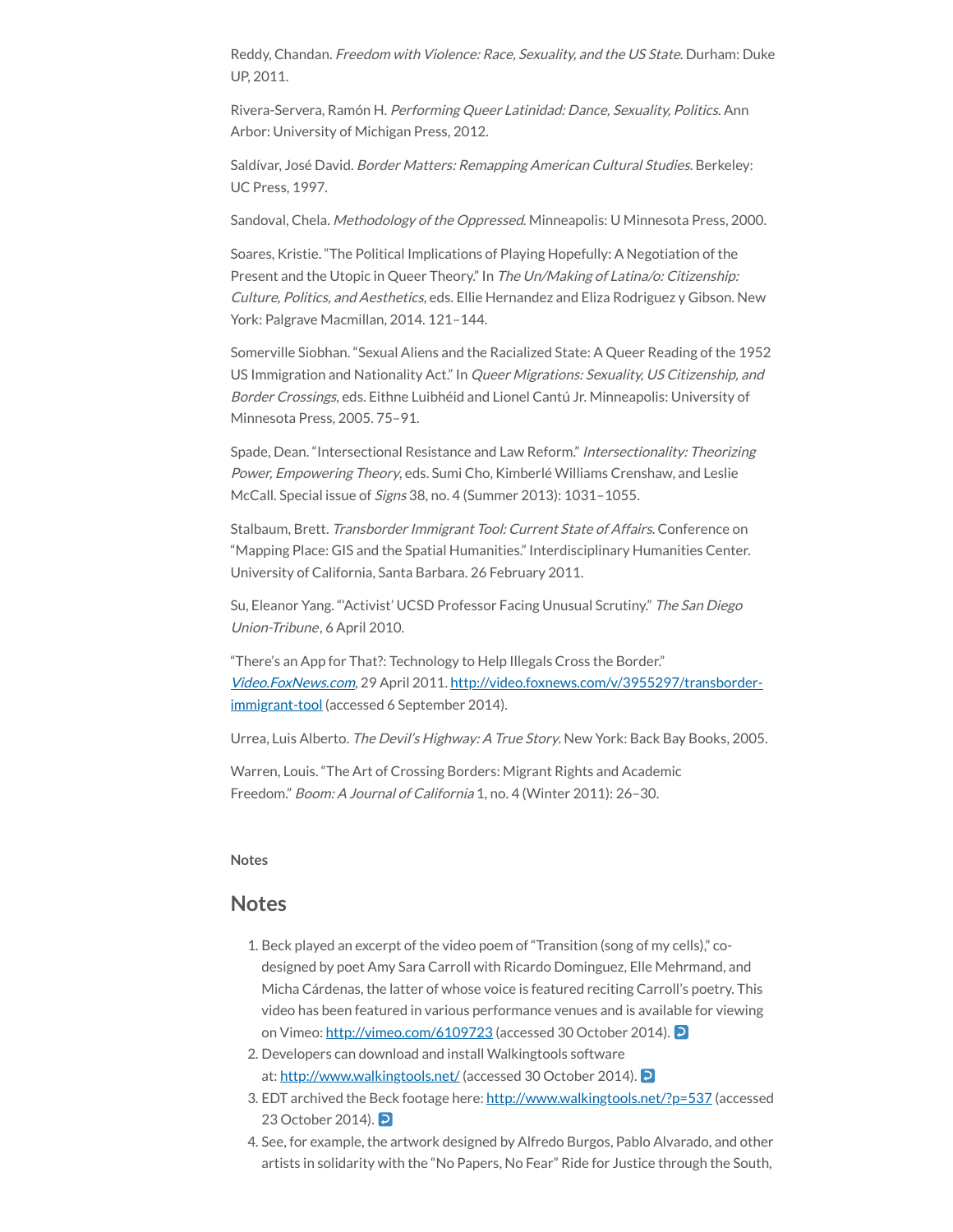<span id="page-22-1"></span><span id="page-22-0"></span>beginning in Phoenix, Arizona, and culminating in an appearance at the Democratic National Convention in Charlotte, North Carolina in September 2012. For more information on the UndocuBus movement, see:[http://nopapersnofear.org](http://nopapersnofear.org/) (accessed 11 October 2014). **P** 

- <span id="page-22-2"></span>5. For online exhibition information visit: <http://www.lareplay.net/artists/> (accessed 2 July 2014).  $\Box$
- 6. As Kaplan (2006) argues, digital technology's data tracking capabilities claim to streamline the convenience and quality of one's consumer choices but instead produce a "militarized subject" of the Geographic Information Systems and Global Positioning Systems central to the military industrial complex. **D**
- <span id="page-22-3"></span>7. For a thorough account of the way NAFTA in particular and US economic strategies of neoliberalism and globalism more generally continually exploit Latinx populations on both sides of the border, see Rosa Linda Fregoso (2003) and Lázaro Lima (2007).  $\overline{D}$
- 8. During interviews and presentations on the tool, Electronic Disturbance Theater addresses the global reach of racial capital by explicitly engaging the long history of Mexico/US relations before neoliberalism's infamous 1994 North American Free Trade Agreement, from first colonization contact to the Immigration Reform and Control Act of 1986, compromise legislation passed under Reagan, which by design did little to slow crossings into the US but made it illegal to "knowingly" hire undocumented workers. In 1986 Congress also passed the Immigration Marriage Fraud Amendments, which regulated and defined what constituted a "genuine" marriage in order to make seamless the already inextricable link between cheap migrant labor and the nuclear family model (Luibhéid 2008a, 176). Both measures can be seen as part of the US government's record of exploiting migratory labor, as with the 1942 Bracero Treaty, at the same time as it promotes anti-migration rhetoric. 2
- <span id="page-22-7"></span><span id="page-22-6"></span><span id="page-22-5"></span><span id="page-22-4"></span>9. For a detailed history of the Mexico/US border, see Gloria Anzaldúa (1987).
- 10. For a brief genealogy of the long history of Latinx detention under the US detention regime, see David Manuel Hernández (2008).
- 11. For more on enhancements in the coercive arm of the state post-9/11 and political spectacles of mass deportation in moments of economic crisis, see Tanya Golash-Boza (2012). **D**
- 12. The border remains a site not only of policing and surveillance technologies but, as Eithne Luibhéid (2002) explains, "of serious human rights abuses, including beatings, rapings, and deaths" (xviii).One aid organization, No More Deaths, recently exposed the overt hostility of Border Patrol agents, three of whom were caught on tape destroying water caches set out for crossers as a humanitarian response to the escalating number of deaths catalyzed by stricter border control (Frey 2011). The Border Patrol's own vigilante acts of destruction to potentially life-saving water stations along common migration routes takes border security to its logical conclusion, which extends beyond a legal issue to a human rights one: death. From the denial of medical service and the theft of money and medications, to overt displays of race hatred, sexual assault, torture, and murder, this belligerence reflects larger patterns of abuse, which overtly counter official protocols yet with little consequence for Border Patrol agents. 2
- <span id="page-22-8"></span>13. My evocation of "tactical poetry" is less a spatial distinction Michel de Certeau makes between tactics and strategies in The Practice of Everyday Life (1984) and more a temporal one, as Rita Raley theorizes in Tactical Media (2009). As she writes, "tactical media's imagination of an outside, a space exterior to neoliberal capitalism, is not spatial but temporal" (12). Raley defines tactical media as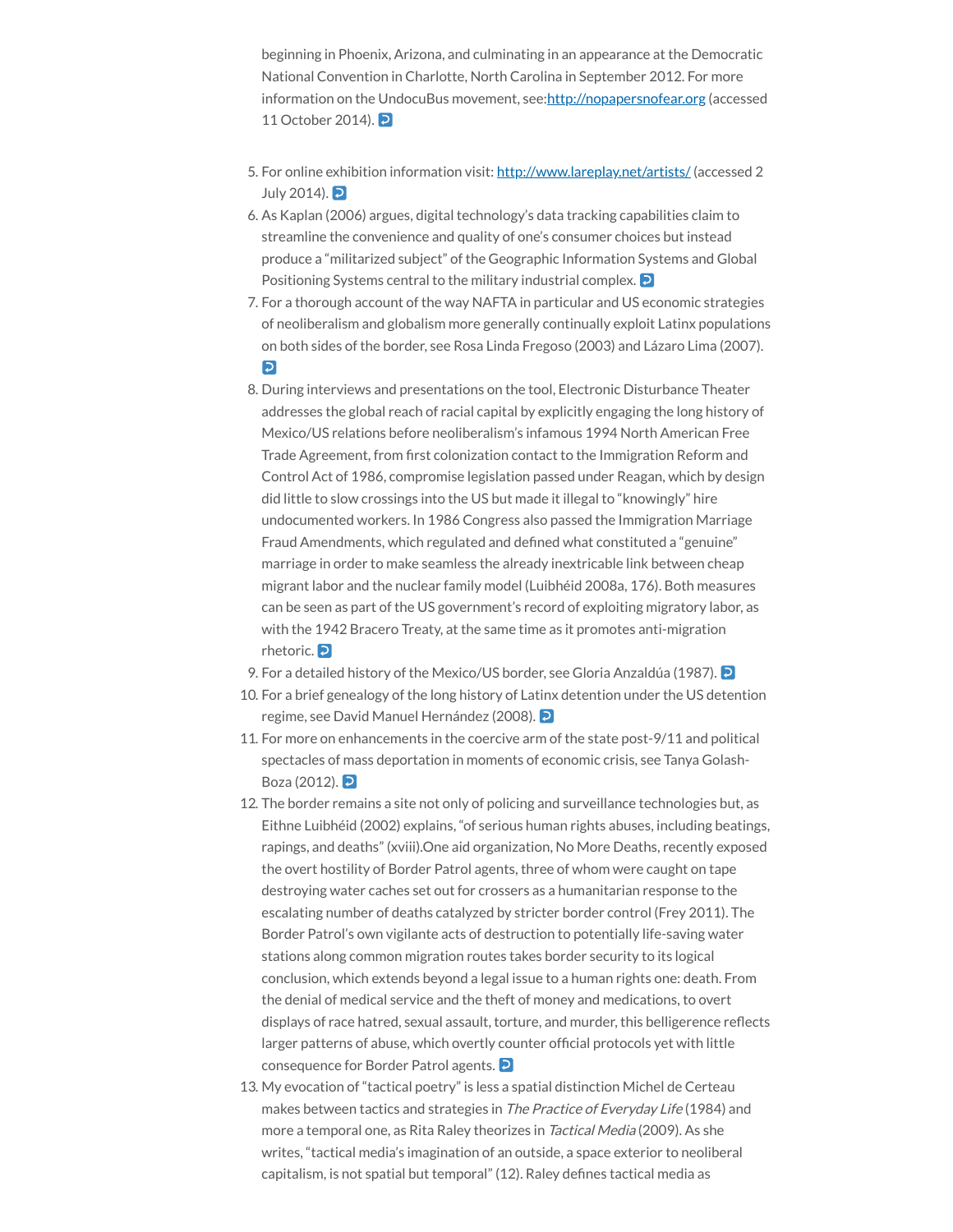<span id="page-23-0"></span>"performance for which a consumable product is not the primary endgame; it foregrounds the experiential over the physical" (13).  $\triangleright$ 

- <span id="page-23-2"></span><span id="page-23-1"></span>14. Foundational queer migration scholarship focuses attention on the active production of a divide between "illegal" unauthorized migrants and "legal" assimilated citizens or victims in need of saving. Luibhéid (2008b) examines the invention of this gap particularly with respect to the movement for same-sex migrant couple rights, looking to the way the category of "illegal" circulates to regulate racialized, sexualized, and gendered bodies.
- <span id="page-23-3"></span>15. For more on transborder justice, see Bird (2011). **D**
- <span id="page-23-4"></span>16. Empathy's limits are exposed at the site of the US immigration control apparatus, which differentially polices bodies along the lines of race, gender, sexuality, and citizenship status. 2
- <span id="page-23-5"></span>17. YouDontSpeakForMe.org is no longer active but its archive can be found here: <http://immigration.procon.org/view.source.php?sourceID=003107> (accessed 31 October 2014). 2
- 18. See, for example, the New York Times bestselling author and Harvard Ph.D. in political science, Jerome Corsi's Where's the Birth Certificate?: The Case that Barack Obama is not Eligible to be President (2011).
- <span id="page-23-6"></span>19. This myth of post-raciality, or the denial of race and racism as significant factors shaping lived realities, is propelled by formal policies and cultural rhetorics of "colorblindness." As Bonilla-Silva and Dietrich (2011, 190) explain, "It has become accepted dogma among whites in the United States that race is no longer a central factor determining the life chances of Americans." Racism is alive and well, but colorblindness propagates the myth that the Civil Rights movement marked an end to institutional racism, with President Barack Obama's re/election as the ultimate excuse for closing the book on addressing racial injustices. **D**
- <span id="page-23-8"></span><span id="page-23-7"></span>20. One such commenter, "jc100," (qtd. in Goldstein 2010) writes: "Helping people to break immigration laws is INDEED a waste of student dollars on many levels, regardless of the ludicrous assertion of 'performance art.' 'Enabling people not to die'?(!) Get real. We are discussing people who are not citizens of the United States and who enter the country illegally, and entitlement to an array of benefits paid for by legal US citizens." **D**
- 21. See, for instance, "O Tempora, O Mores!" in the overtly white supremacist journal American Renaissance, founded and edited by Jared [Taylor](http://www.splcenter.org/get-informed/intelligence-files/profiles/jared-taylor) (2010).
- <span id="page-23-10"></span><span id="page-23-9"></span>22. While the original Transborder Immigrant Tool Homepage [\(http://bang.calit2.net/\)](http://bang.calit2.net/) is no longer operative and has since migrated to <http://bang.transreal.org/>, you may consult a web archive here: <http://web.archive.org/web/20120627081843/http://bang.calit2.net/xborder/> (accessed 28 February 2014). All three selected "flames" included in this article are also reproduced in *Sustenance* (EDT 2010).
- 23. Others have since theorized failure as event. On the "political efficacy of the nonevent" (201), see Marcela Fuentes (2008).
- 24. Queer theory's antirelational turn, which understands queerness in individualistic terms as rejecting the promise of futurity offered by the child, the family, and by extension community networks of support and belonging, is exemplified by Lee Edelman's No Future (2004). For a recent revival of the utopian strand, see José Esteban Muñoz's Cruising Utopia (2009).